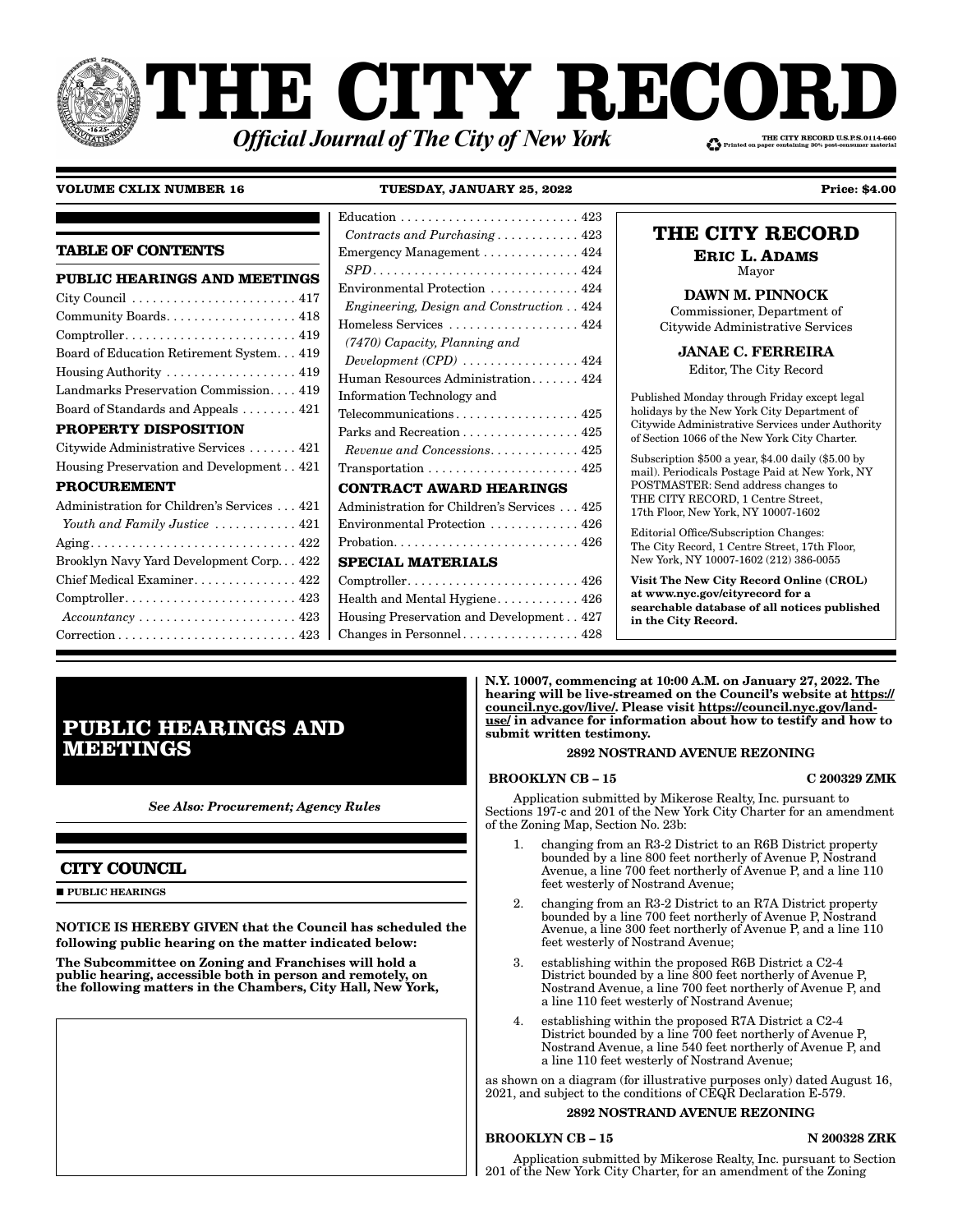Resolution of the City of New York, modifying APPENDIX F for the purpose of establishing a Mandatory Inclusionary Housing area.

Matter underlined is new, to be added; Matter struck out is to be deleted;

Matter within # # is defined in Section 12-10;

\* indicates where unchanged text appears in the Zoning Resolution. APPENDIX F

\* \* \*

\* \* \*

\* \* \*

Inclusionary Housing Designated Areas and Mandatory Inclusionary Housing Areas

BROOKLYN

### Brooklyn Community District 15

#### Map 2 – [date of adoption]



Mandatory Inclusionary Housing Area see Section 23-154(d)(3)

Area 2 - [date of adoption] - MIH Program Option 1 and Option 2

### Portion of Community District 15, Brooklyn 2134 COYLE STREET REZONING

### BROOKLYN CB – 15 C 210239 ZMK

Application submitted by Coyle Properties LLC pursuant to Sections 197-c and 201 of the New York City Charter for an amendment of the Zoning Map, Section No. 29a:

- 1. eliminating from within an existing R4 District a C1-2 District bounded by a line 100 feet southerly of Avenue U, Coyle Street, a line 100 feet northerly of Avenue V, and a line midway between Ford Street and Coyle Street;
- 2. changing from an R4 District to an R6A District property bounded by a line  $100$  feet southerly of Avenue U, Coyle Street, a line 100 feet northerly of Avenue V, and a line midway between Ford Street and Coyle Street; and
- 3. establishing within the proposed R6A District a C2-4 District bounded by a line 100 feet southerly of Avenue U, Coyle Street, a line 100 feet northerly of Avenue V, and a line midway between Ford Street and Coyle Street;

as shown on a diagram (for illustrative purposes only) dated August 30, 2021, and subject to the conditions of CEQR Declaration E-620.

#### 2134 COYLE STREET REZONING

#### BROOKLYN CB – 15 N 210240 ZRK

Application submitted by Coyle Properties LLC pursuant to Section 201 of the New York City Charter, for an amendment of the Zoning Resolution of the City of New York, modifying APPENDIX F for the purpose of establishing a Mandatory Inclusionary Housing area.

Matter underlined is new, to be added;

Matter struck out is to be deleted;

- Matter within # # is defined in Section 12-10;
- \* \* \* indicates where unchanged text appears in the Zoning Resolution. \* \* \*

APPENDIX F

### Inclusionary Housing Designated Areas and Mandatory Inclusionary Housing Areas

\* \* \*

### BROOKLYN

Brooklyn Community District 15

 $Map 2 - [date of adoption]$ 



\* \* \*

\* \* \*

Mandatory Inclusionary Housing Area see Section 23-154(d)(3)

Area # - [date of adoption] - MIH Program Option 1 and Option 2

Portion of Community District 15, Brooklyn

### 99-07 ASTORIA BOULEVARD COMMERCIAL OVERLAY

#### QUEENS CB – 3 C 210189 ZMQ

Application submitted by 99-20 Realty Corp., pursuant to Sections 197-c and 201 of the New York City Charter for the amendment of the Zoning Map, Section No. 9c, establishing within the existing R3-2 District a C2-3 District bounded by 27th Avenue, 100th Street, Astoria Boulevard, and 99th Street, as shown on a diagram (for illustrative purposes only) dated August 30, 2021, and subject to the conditions of CEQR Declaration E-640.

For questions about accessibility and requests for additional accommodations, please contact swerts@council.nyc.gov or nbenjamin@council.nyc.gov or (212) 788-6936 at least three (3) business days before the hearing.

Accessibility questions: Kaitlin Greer, kgreer@council.nyc.gov, by: Monday, January 24, 2022, 3:00 P.M.

⊠|⊙∥∝

j21-27

### **COMMUNITY BOARDS**

**PUBLIC HEARINGS** 

NOTICE IS HEREBY GIVEN that the following matters have been scheduled for public hearing by Community Board:

### BOROUGH OF BROOKLYN

COMMUNITY BOARD NO. 01 – Tuesday, February 1, 2022, at 6:30 P.M., Community Board #1 Public Hearing, via WEBEX (While we cannot meet in person, we will be meeting virtually. Below are options for you to connect.) All persons who wish to speak or submit testimony, MUST SIGN UP PRIOR to the meeting by 2:00 P.M. NOTE --- All persons who wish to speak during the meeting --- Please see form: https://www1.nyc. gov/site/brooklyncb1/meetings/speaker-request-form.page.

### Meeting address for Attendees

https://nyccb.webex.com/nyccb/j.php?MTID=mf8196f1c31fb317a b9537a1c6fa6eaab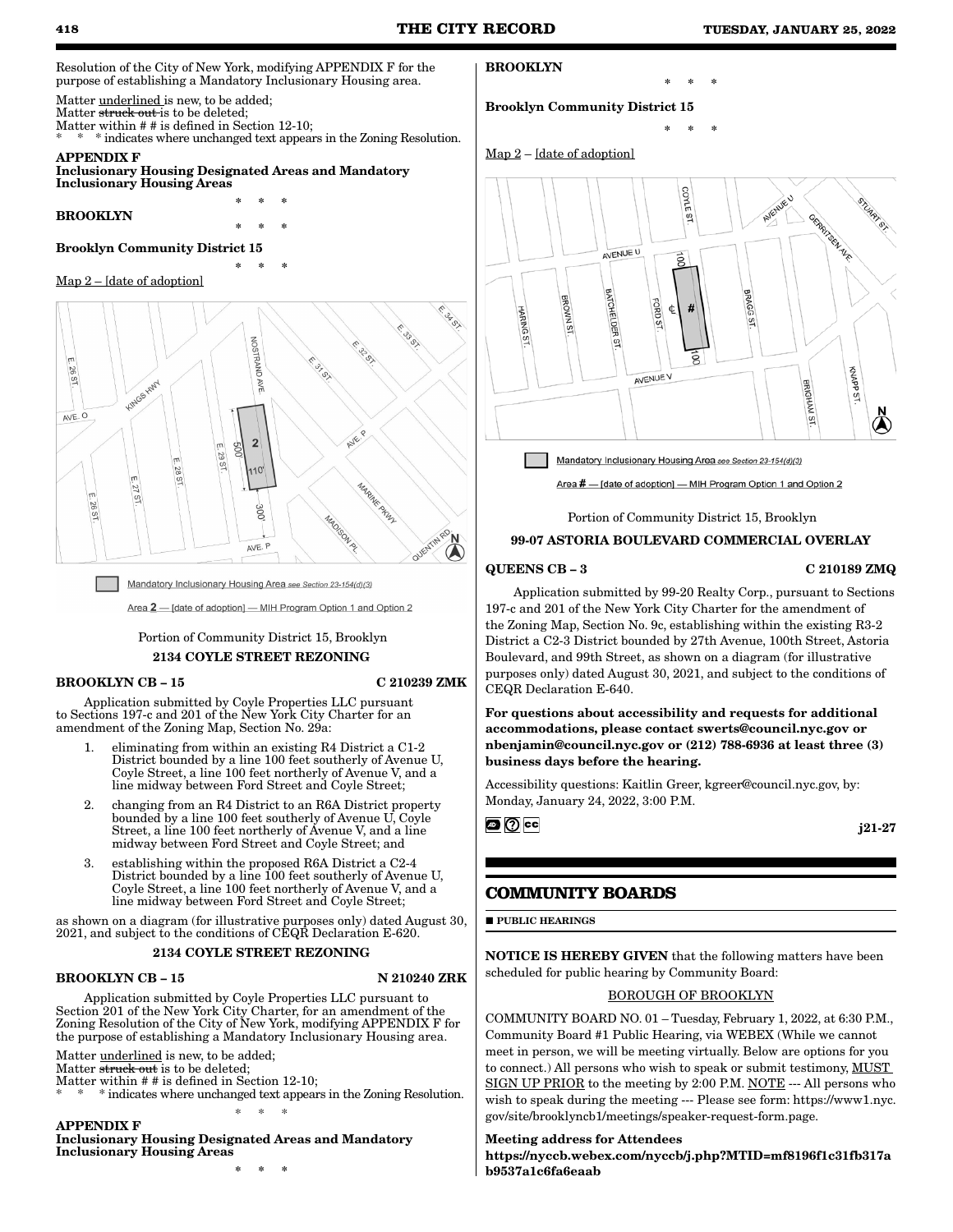Meeting number: 2332 241 4572 Meeting Password: q3aYTP3YUt3 Audio conference: United States Toll New York +1-646-992-2010

#### Access code : 2332 241 4572

PRESENTATION: Broadway Triangle (Application No. C 220209 HAK) - This is a public application by HPD requesting a UDAAP designation and disposition of City-Owned property, to facilitate the development of a new nine-story rental residential building with approximately 29 units of affordable housing, located at 29-31 Bartlett Street, located in CD 1 Williamsburg, Brooklyn. Presenters: Charlie Stewart, St. Nicks Alliance, Frank Lang, St. Nicks Alliance, Makeda Marshall-NeSmith, NYC Department of Housing Preservation and Development

Accessibility questions: CB#1, (718) 389-0009, bk01@cb.nyc.gov, by: Tuesday, February 1, 2022, 2:00 P.M.

 $|cc|$ 

j24-f1

### **COMPTROLLER**

**MEETING** 

The City of New York Audit Committee Meeting, is scheduled for Wednesday, January 26, 2022, at 9:30 A.M., via video conference call. The Meeting will be open to the general public.

j19-26

# **BOARD OF EDUCATION RETIREMENT SYSTEM**

**MEETING** 

#### Meeting Cancellation

The Board of Education Retirement System Board of Trustees Meeting, originally scheduled, for Thursday, January 27, 2022, from 4:00 P.M. - 6:00 P.M., via Webex, has been **cancelled.** 

j19-27

### **HOUSING AUTHORITY**

**MEETING** 

Because of the on-going COVID-19 health crisis and in relation to Chapter 417 of the Laws of 2021, the Board Meeting of the New York City Housing Authority, scheduled for Wednesday, January 26, 2022, at 10:00 A.M., will be limited to viewing the live-stream or listening via phone instead of attendance in person.

For public access, the meeting will be streamed live on NYCHA's YouTube Channel, http://nyc.gov/nycha, and NYCHA Website, https:// www1.nyc.gov/site/nycha/about/board-meetings.page, or can be accessed via Zoom, by calling (646) 558-8656 using Webinar ID: 862 5078 6041 and Passcode: 7368587680.

For those wishing to provide public comment, pre-registration is required via email, to corporate.secretary@nycha.nyc.gov, or by contacting (212) 306-6088, no later than 5:00 P.M., on the day prior to the Board Meeting. When pre-registering, please provide your name, development, or organization name, contact information and item you wish to comment on. You will then be contacted with instructions for providing comment. Comments are limited to the items on the Calendar.

Speaking time will be limited to three (3) minutes. Speakers will provide comment in the order in which the requests to comment are received. The public comment period will conclude upon all speakers being heard or at the expiration of thirty (30) minutes allotted for public comment, whichever occurs first.

Copies of the Calendar are available on NYCHA's Website, at https:// www1.nyc.gov/site/nycha/about/board-meetings.page, to the extent practicable, no earlier than 24 hours before the upcoming Board Meeting. Copies of the draft Minutes are available on NYCHA's Website, https://www1.nyc.gov/site/nycha/about/board-meetings.page, no earlier than 3:00 P.M., on the Thursday following the Board Meeting.

Any changes to the schedule will be posted on NYCHA's Website, at https://www1.nyc.gov/site/nycha/about/board-meetings.page, and via social media, to the extent practicable, at a reasonable time before the meeting.

Any person requiring a reasonable accommodation in order to participate in the Board Meeting, should contact the Office of the Corporate Secretary, by phone, at (212) 306-6088, or by email, at corporate.secretary@nycha.nyc.gov, no later than January 12, 2022, at 5:00 P.M.

For additional information regarding the Board Meeting, please contact the Office of the Corporate Secretary, by phone (212) 306-6088, or by email, at corporate.secretary@nycha.nyc.gov.

j6-26

### **LANDMARKS PRESERVATION COMMISSION**

#### **PUBLIC HEARINGS**

NOTICE IS HEREBY GIVEN that, pursuant to the provisions of Title 25, Chapter 3 of the Administrative Code of the City of New York (Sections 25-303, 25-307, 25-308, 25-309, 25-313, 25-318, 25-320) on Tuesday, February 1, 2022, the Landmarks Preservation Commission (LPC or agency), will hold a public hearing by teleconference, with respect to the properties list below, and then followed by a public meeting.

The final order and estimated times for each application will be posted on the Landmarks Preservation Commission website, the Friday before the hearing. Please note that the order and estimated times are subject to change. The teleconference will be by the Zoom app and will be live streamed on the LPC's YouTube channel, www.youtube.com/nyclpc. Members of the public should observe the meeting on the YouTube channel and may testify on particular matters by joining the meeting using either the Zoom app or by calling in from any phone. Specific instructions on how to observe and testify, including the meeting ID and password, and the call-in number, will be posted on the agency's website, under the "Hearings" tab, https://www1.nyc.gov/site/lpc/ hearings/hearings.page, on the Monday before the public hearing. Any person requiring language assistance services or other reasonable accommodation in order to participate in the hearing or attend the meeting should contact the LPC, by contacting Sasha Sealey, Community and Intergovernmental Affairs, at ssealey@lpc.nyc.gov, at least five (5) business days before the hearing or meeting. Please note: Due to the City's response to COVID-19, this public hearing and meeting is subject to change and/or cancellation.

### 175 Clinton Street - Brooklyn Heights Historic District LPC-22-03940 - Block 276 - Lot 20 - Zoning: R6 CERTIFICATE OF APPROPRIATENESS A Greek Revival style rowhouse, built in 1840-1849, and altered in

1870 with eclectic details. Application is to replace windows, install a balcony, and alter the rooftop, rear extension and rear façade.

90 Charles Street - Greenwich Village Historic District LPC-21-10678 - Block 620 - Lot 52 - Zoning: R6, C1-6 CERTIFICATE OF APPROPRIATENESS

A Greek Revival style rowhouse, designed by Levi Onderdonk and built in 1847. Application is to construct rear yard and rooftop additions, excavate the rear yard, and apply stucco to the front façade.

770 Broadway - NoHo Historic District LPC-22-05900 - Block 554 - Lot 1 - Zoning: C6-2 CERTIFICATE OF APPROPRIATENESS A Renaissance Revival style department store, designed by D.H. Burnham & Co., and built in 1903-07, with an addition built in 1924-25. Application is to install sliding doors.

Jumel Terrace; West 162nd Street - Jumel Terrace Historic **District** 

LPC-22-05047 - Block - Lot - Zoning: R7-2 BINDING REPORT Two sites, located on concrete sidewalks within the historic district.

Application is to install historical marker signs.

j18-31

NOTICE IS HEREBY GIVEN that, pursuant to the provisions of Title 25, Chapter 3 of the Administrative Code of the City of New York (Sections 25-303, 25-307, 25-308, 25-309, 25-313, 25-318, 25-320), on Tuesday, February 8, 2022, the Landmarks Preservation Commission (LPC or agency), will hold a public hearing by teleconference with respect to the properties list below, and then followed by a public meeting.

The final order and estimated times for each application will be posted on the Landmarks Preservation Commission website, the Friday before the hearing. Please note that the order and estimated times are subject to change. The teleconference will be by the Zoom app and will be live streamed on the LPC's YouTube channel, www.youtube.com/nyclpc. Members of the public should observe the meeting on the YouTube channel and may testify on particular matters by joining the meeting using either the Zoom app or by calling in from any phone. Specific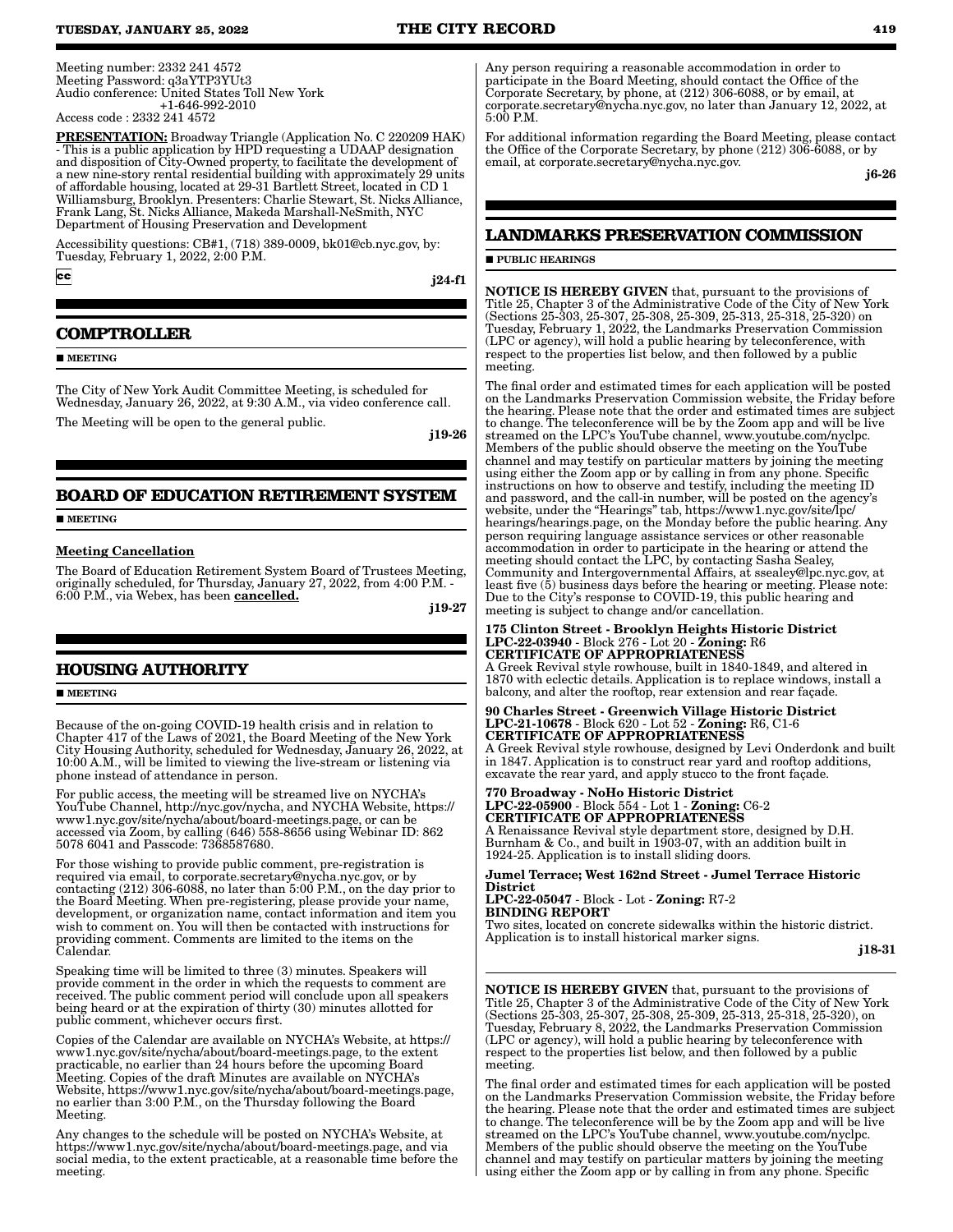instructions on how to observe and testify, including the meeting ID and password, and the call-in number, will be posted on the agency's website, under the "Hearings" tab, https://www1.nyc.gov/site/lpc/ hearings/hearings.page, on the Monday before the public hearing. Any person requiring language assistance services or other reasonable accommodation in order to participate in the hearing or attend the meeting, should contact the LPC, by contacting Sasha Sealey, Community and Intergovernmental Affairs, at ssealey@lpc.nyc.gov, at least five (5) business days before the hearing or meeting. Please note: Due to the City's response to COVID-19, this public hearing and meeting is subject to change and/or cancellation.

#### 922 Albemarle Road - Prospect Park South Historic District LPC-22-03231 - Block 5112 - Lot 8 - Zoning: R1-2 CERTIFICATE OF APPROPRIATENESS

A free-standing house, designed by Benjamin Driesler and built in 1909. Application is to replace windows and install a skylight.

#### 160 Marlborough Road - Prospect Park South Historic District LPC-22-05801 - Block 5118 - Lot 13 - Zoning: R1-2 CERTIFICATE OF APPROPRIATENESS

A Mediterranean style house, designed by Robert Bryson and Carroll Pratt and built in 1905 with the porch enclosed c. 1951. Application is to modify window openings, replace windows and alter the roof.

#### 39-38 45th Street - Sunnyside Gardens Historic District LPC-22-04661 - Block 155 - Lot 78 - Zoning: R4 CERTIFICATE OF APPROPRIATENESS

A simplified Colonial Revival style rowhouse, designed by Clarence Stein and Henry Wright and built in 1926. Application is to install skylights.

#### 259 Hollywood Avenue - Douglaston Historic District LPC-19-36781 - Block 8046 - Lot 33 - Zoning: R1-2 CERTIFICATE OF APPROPRIATENESS

A vernacular Colonial Revival style house, designed by George J. Hardway and built in 1915. Application is to legalize modifications to the porch, a window opening and driveway; legalize the installation of windows and a fence, the removal of mature trees and shutters, and the construction of a retaining wall, all without Landmarks Preservation Commission permit(s), and legalize the construction of a deck in non-compliance with Landmarks Preservation Commission permit(s).

#### 25 East 11th Street - Greenwich Village Historic District LPC-22-05846 - Block 569 - Lot 31 - Zoning: R7-2 CERTIFICATE OF APPROPRIATENESS

A Greek Revival style rowhouse, built in 1842-1845. Application is to construct rear yard and rooftop additions, and alter the façade.

### 428 West 20th Street - Chelsea Historic District LPC-22-01004 - Block 717 - Lot 7502 - Zoning: R7B CERTIFICATE OF APPROPRIATENESS

An Italianate style residence, built in 1857. Application is to construct a rooftop addition.

### 44-54 9th Avenue and 351-355 West 14th Street - Gansevoort Market Historic District

LPC-22-06133 - Block 738 - Lot 1, 8 - Zoning: C6-2A CERTIFICATE OF APPROPRIATENESS

A row of Greek Revival style rowhouses, with stores built c. 1845-46 and a row of Greek Revival style town houses, with stores built c. 1842-44. Application is to reconstruct facades.

#### 541 Columbus Avenue (aka 61 West 86th Street) - Upper West Side/Central Park West Historic District LPC-21-06610 - Block 1200 - Lot 1 - Zoning: R10A CERTIFICATE OF APPROPRIATENESS

A Romanesque Revival style flats building, designed by John G. Prague and built in 1888-1889. Application is to replace ground infill.

#### 21 East 63rd Street - Upper East Side Historic District LPC-22-06084 - Block 1378 - Lot 113 - Zoning: C5-1 CERTIFICATE OF APPROPRIATENESS

A Beaux-Arts style rowhouse, built in 1900 and designed by Buchman and Fox and altered in 1980. Application is to remove the stoop, alter the ground floor and modify the areaway walls and ironwork.

 $\bullet$  j25-f7

NOTICE IS HEREBY GIVEN that pursuant, to the provisions of Title 25, Chapter 3 of the Administrative Code of the City of New York (Sections 25-303, 25-307, 25-308, 25-309, 25-313, 25-318, 25-320) on Tuesday, January 25, 2022, the Landmarks Preservation Commission (LPC or agency) will hold a public hearing by teleconference, with respect to the properties list below, and then followed by a public meeting.

The final order and estimated times for each application will be posted on the Landmarks Preservation Commission website, the Friday before the hearing. Please note that the order and estimated times are subject to change. The teleconference will be by the Zoom app and will be live streamed on the LPC's YouTube channel, www.youtube.com/nyclpc.

Members of the public should observe the meeting on the YouTube channel and may testify on particular matters by joining the meeting using either the Zoom app or by calling in from any phone. Specific instructions on how to observe and testify, including the meeting ID and password, and the call-in number, will be posted on the agency's website, under the "Hearings" tab, https://www1.nyc.gov/site/lpc/ hearings/hearings.page, on the Monday before the public hearing. Any person requiring language assistance services or other reasonable accommodation in order to participate in the hearing or, attend the meeting should contact the LPC by contacting Sasha Sealey, Community and Intergovernmental Affairs, at ssealey@lpc.nyc.gov, at least five (5) business days before the hearing or meeting. Please note: Due, to the City's response to COVID-19, this public hearing and meeting is subject to change and/or cancellation.

### 1097 Lorimer Street - Greenpoint Historic District LPC-22-04894 - Block 2569 - Lot 46 - Zoning: R6B CERTIFICATE OF APPROPRIATENESS

A Neo-Grec style rowhouse, designed by George Gerard and, built in 1884. Application is to modify a masonry opening and install a window.

#### 385 Sterling Place - Prospect Heights Historic District LPC-22-03673 - Block 1166 - Lot 87 - Zoning: R6B CERTIFICATE OF APPROPRIATENESS

A Romanesque Revival/Renaissance Revival style rowhouse, designed by Benjamin Driesler and built c. 1901. Application is to construct a rear yard addition and relocate stained glass.

#### 259 Hollywood Avenue - Douglaston Historic District LPC-19-36781 - Block 8046 - Lot 33 - Zoning: R1-2 CERTIFICATE OF APPROPRIATENESS

A vernacular Colonial Revival style house, designed by George J. Hardway and built in 1915. Application is to legalize modifications, to the porch, a window opening, and a driveway; the installation of windows and a fence; the removal of mature trees and shutters; and the construction of a retaining wall, all without Landmarks Preservation Commission permit(s), as well as the construction of a deck in non-compliance with Landmarks Preservation Commission permit(s).

#### 14 Gay Street - Greenwich Village Historic District LPC-21-03671 - Block 593 - Lot 48 - Zoning: R6 CERTIFICATE OF APPROPRIATENESS

A Federal style house, designed by Daniel H. Weed and Joseph D. Baldwin and, built in 1827-28. Application is to reconstruct the stoop, replace railings and install a stoop gate, and replace the under-stoop gate.

#### 16 Gay Street - Greenwich Village Historic District LPC-22-03343 - Block 593 - Lot 47 - Zoning: R6 CERTIFICATE OF APPROPRIATENESS

A house with Federal style elements, built in 1828 with later alterations. Application is to reconstruct the stoop, replace railings and install a stoop gate, and replace the under-stoop gate.

#### 45-47 2nd Avenue - East Village/Lower East Side Historic **District**

LPC-22-03566 - Block 458 - Lot 27 - Zoning: C6-2A CERTIFICATE OF APPROPRIATENESS A pair of Italianate style tenement buildings, designed by John O'Neil and, built in 1867. Application is to construct a rooftop

### 35 Fifth Avenue - Greenwich Village Historic District LPC-22-04322 - Block 568 - Lot 1 - Zoning: R10 R7-2 CERTIFICATE OF APPROPRIATENESS

A Neo-Federal style hotel building, designed by Schwartz & Gross and, built in 1925. Application is to replace windows and install rooftop mechanical equipment.

#### 393 West End Avenue - West End - Collegiate Historic District Extension

LPC-22-04139 - Block 1186 - Lot 83 - Zoning: R10A CERTIFICATE OF APPROPRIATENESS

A Colonial Revival style apartment building, designed by Goldner & Goldner and, built in 1927. Application is to install a marquee, modify masonry openings and install windows, and modify and enlarge a rooftop addition.

#### Central Park – Delacorte Theatre- Scenic Landmark LPC-22-04971 - Block 1111 - Lot 1 - Zoning: Park BINDING REPORT

An open-air theater, built at the southwest edge of the Great Lawn in 1962, within an English Romantic style public park, designed in 1857 by Frederick Law Olmsted and Calvert Vaux. Application is to modify the shell; replace cladding, infill, signage, lighting towers, seating, stairs, decking and fencing; install a canopy and banners; and construct a barrier free access ramp.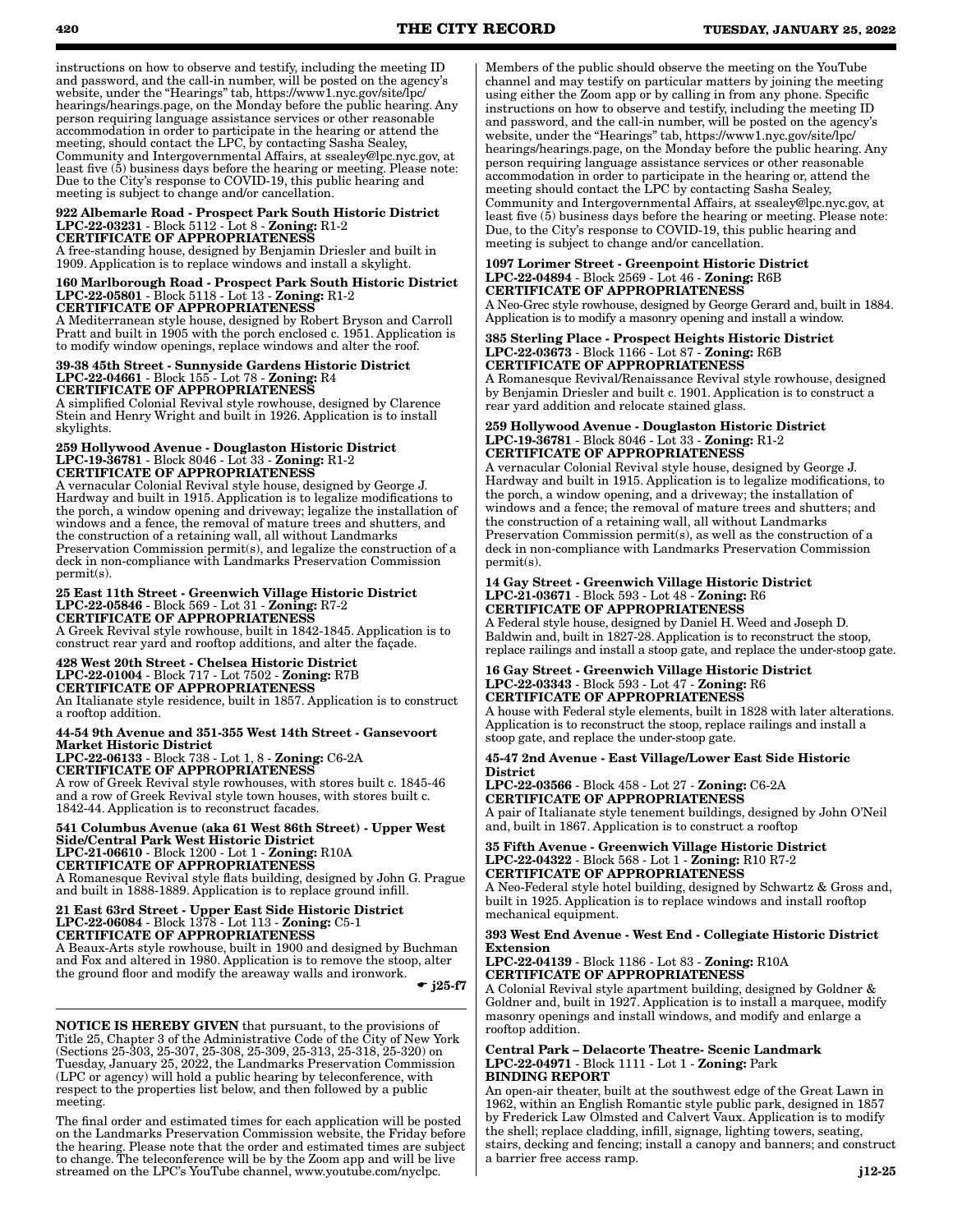### **BOARD OF STANDARDS AND APPEALS**

**PUBLIC HEARINGS** 

#### ADDED CASE

#### February 7, 2022 and February 8, 2022, 10:00 A.M. and 2:00 P.M.

NOTICE IS HEREBY GIVEN public hearings, Monday, February 7, 2022, at 10:00 A.M. and 2:00 P.M., and Tuesday, February 8, 2022, at 10:00 A.M. and 2:00 P.M., The hearings will be conducted either as a "hybrid" hearing (with participation in person and remotely) or as a virtual hearing (with only remote participation). Applicants and the public should check the front page of the Board of Standard and Appeals website (www.nyc.gov/bsa), the Friday before the hearing for more details :

### SPECIAL ORDER CALENDAR

### 15-09-BZ

APPLICANT – Law Office of Fredrick A. Becker, for Lafayette Astor

Associates, LLC., owner; TSI Astor Place, LLC dba New York Sports Club, lessee.

SUBJECT – Application July 13, 2020 – Extension of Term of a previously approved Special Permit (§73-36) permitting the operation of a physical cultural establishment (New York Sports Club) which expired July 14, 2019; Amendment to request a change in the hours of operation; Waiver of the Board's Rules of Practice and Procedures. M1-5B zoning district.

PREMISES AFFECTED – 8-10 Astor Place, Block 545, Lot 28, Borough of Manhattan.

#### COMMUNITY BOARD #2M

*Margery Perlmutter, Chair/Commissioner*

j24-25

## **PROPERTY DISPOSITION**

### **CITYWIDE ADMINISTRATIVE SERVICES**

 $SATE$ 

The City of New York in partnership with PropertyRoom.com posts vehicle and heavy machinery auctions online every week, at: https://www.propertyroom.com/s/nyc+fleet

All auctions are open,, to the public and registration is free.

Vehicles can be viewed in person, at:

Kenben Industries Ltd., 1908 Shore Parkway, Brooklyn, NY 11214 Phone: (718) 802-0022

No previous arrangements or phone calls are needed to preview. Hours are Monday and Tuesday from 10:00 A.M. – 2:00 P.M.

f23-a4

### **HOUSING PRESERVATION AND DEVELOPMENT**

**PUBLIC HEARINGS** 

All Notices Regarding Housing Preservation and Development Dispositions of City-Owned Property, appear in the Public Hearing Section.

### **PROCUREMENT**

#### *"Compete To Win" More Contracts!*

*Thanks to a new City initiative - "Compete To Win" - the NYC Department of Small Business Services offers a new set of FREE services to help create more opportunities for minority and Women-Owned Businesses to compete, connect and grow their business with the City. With NYC Construction Loan, Technical Assistance, NYC Construction Mentorship, Bond Readiness, and NYC Teaming services, the City will be able to help even more small businesses than before.*

*Win More Contracts, at nyc.gov/competetowin*

*"The City of New York is committed to achieving excellence in the design and construction of its capital program, and building on the tradition of innovation in architecture and engineering that has contributed,, to the City's prestige as a global destination. The contracting opportunities for construction/construction services and construction-related services that appear in the individual agency listings below reflect that commitment to excellence."*

### HHS ACCELERATOR PREQUALIFICATION

To respond to human services Requests for Proposals (RFPs), in accordance with Section 3-16 of the Procurement Policy Board Rules of the City of New York ("PPB Rules"), vendors must first complete and submit an electronic HHS Accelerator Prequalification Application using the City's PASSPort system. The PASSPort system is a web-based system maintained by the City of New York for use by its Mayoral Agencies to manage procurement. Important business information collected in the Prequalification Application is required every three years. Documents related to annual corporate filings must be submitted on an annual basis to remain eligible to compete. Prequalification applications will be reviewed to validate compliance with corporate filings and organizational capacity. Approved organizations will be eligible to compete and would submit electronic proposals through the PASSPort system. The PASSPort Public Portal, which lists all RFPs, including HHS RFPs that require HHS Accelerator Prequalification, may be viewed, at https://passport. cityofnewyork.us/page.aspx/en/rfp/request\_browse\_public. All current and prospective vendors should frequently review information listed on roadmap to take full advantage of upcoming opportunities for funding. For additional information about HHS Accelerator Prequalification and PASSPort, including background materials, user guides and video tutorials, please visit https://www1.nyc.gov/site/mocs/systems/ about-go-to-passport.page.

### **ADMINISTRATION FOR CHILDREN'S SERVICES**

#### **YOUTH AND FAMILY JUSTICE**

**INTENT TO AWARD** 

*Services (other than human services)*

RAISE THE AGE CONSULTING SERVICES - Negotiated Acquisition - Other - PIN# 06822N0009 - Due 2-7-22 at 8:00 P.M.

Negotiated Acquisition Extension of Consulting Services related to implementation of Raise the Age legislation, which treats all arrested 16 and 17 year-olds as juveniles rather than adults. As a result of the COVID-19 pandemic, ACS operations relating to full planning and implementation of Raise the Age have been delayed. This Negotiated Acquisition Extension with KPMG, LLP will extend services until October 31, 2022, to allow for continued implementation of Raise the Age.

The Administration for Children's Services, is extending this Project Management Support to continue to develop the infrastructure and systems needed to best serve our expanded population into the future.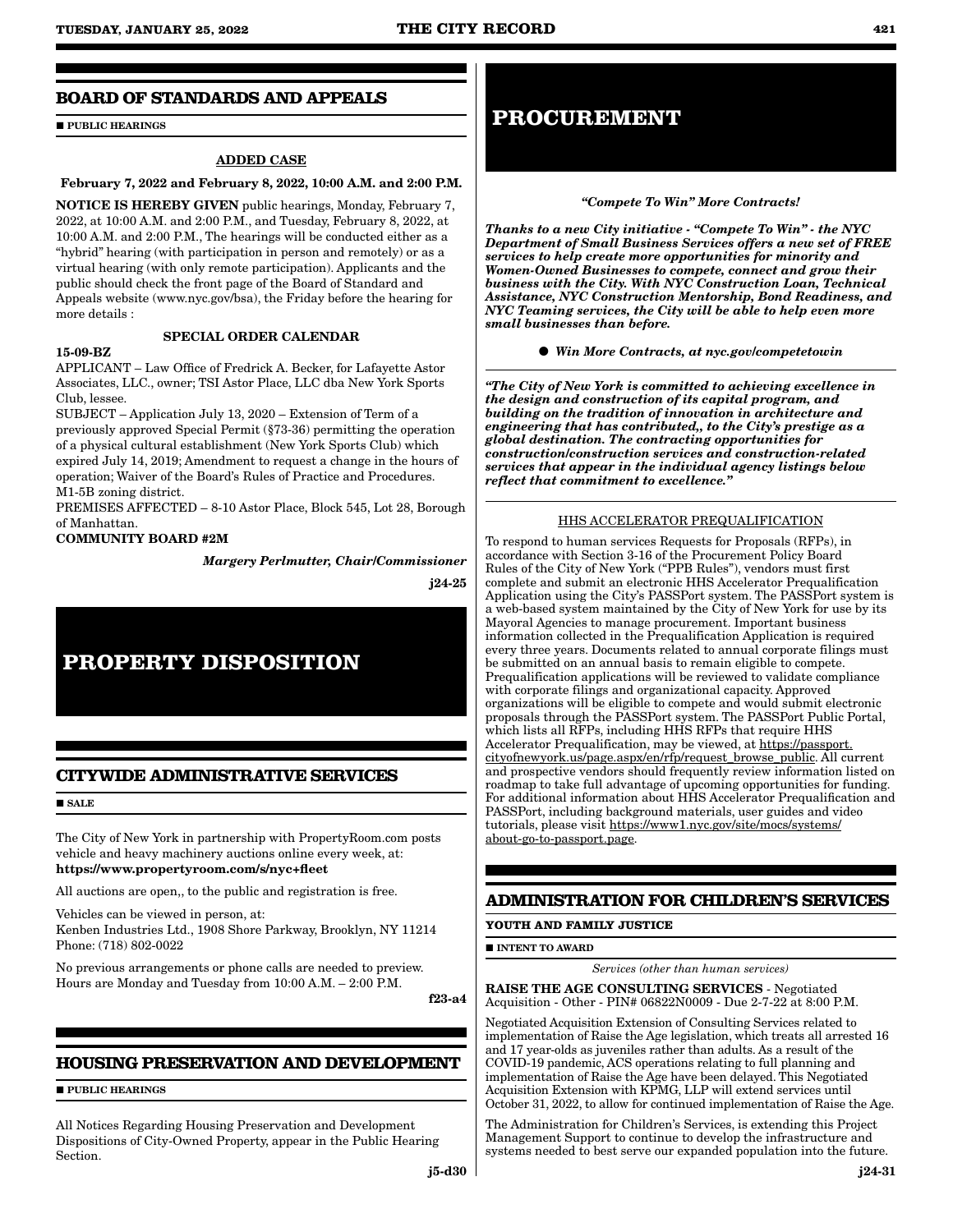### **AGING**

#### AWARD

#### *Human Services/Client Services*

PROVIDE NORC SERVICES TO OLDER ADULTS - Competitive Sealed Proposals/Pre-Qualified List - PIN# 12521P0019001 - AMT: \$1,500,000.00 - TO: Young Mens and Young Womens Hebrew Association of the Bronx, 5625 Arlington Avenue, Bronx, NY 10471-1221.

#### DFTA ID: N74

Naturally Occurring Retirement Communities (NORCs), provide an outlet aimed at socialization for community-dwelling older adults and prevent them from being isolated and disenfranchised. Residents engage in various programs, to receive case management or assistance for help with social services, speak with a healthcare professional on issues of concern, participate in health and wellness activities, learn ways to better manage chronic health conditions, and to enjoy an educational or recreational afternoon with neighbors.

YMYWHA of Bronx: Riverdale Y NORC (Amalgamated Park-Reservoir NORC), 5625 Arlington Avenue, Bronx, NY 10471.

 $\div$  i25

PROVIDE NORC SERVICES TO OLDER ADULTS - Competitive Sealed Proposals/Pre-Qualified List - PIN# 12521P0019039 - AMT: \$1,424,237.00 - TO: The Hudson Guild, 441 West 26th Street, New York, NY 10001-5629.

#### DFTA ID: N67

Naturally Occurring Retirement Communities (NORCs), provide an outlet aimed at socialization for community-dwelling older adults and prevent them from being isolated and disenfranchised. Residents engage in various programs to receive case management or assistance for help with social services, speak with a healthcare professional on issues of concern, participate in health and wellness activities, learn ways to better manage chronic health conditions, and to enjoy an educational or recreational afternoon with neighbors.

Hudson Guild Elliot Chelsea, 441 West 26th Street, New York, NY 10001

 $\bullet$  i25

PROVIDE OLDER ADULT CENTER SERVICES - Competitive Sealed Proposals/Pre-Qualified List - PIN# 12521P0019013 - AMT: \$9,882,233.00 - TO: Greenwich House Inc, 122 West 27th Street, 6th Floor, New York, NY 10001.

#### DFTA ID: W15

Older Adult Centers (OAC), provide an outlet aimed at socialization for community-dwelling older adults and prevent them from being isolated and disenfranchised. Older Adults engage in various programs and participate classes and activities including but not limited to art, music, dance, chronic disease self-management classes, nutrition workshops, benefits screenings, technology classes; recreational trips, transportation services; and congregate meals.

Individual Sites Site Address

Center on the Sq20 Washington Square North, New York, NY 10011

 $\div$  i25

PROVIDE OLDER ADULT CENTER SERVICES - Competitive Sealed Proposals/Pre-Qualified List - PIN# 12521P0019106 - AMT: \$3,741,977.00 - TO: Samuel Field YM & YWHA Inc, 58-20 Little Neck Parkway, Little Neck, NY 11362.

#### DFTA ID: C65

Older Adult Centers (OAC), provide an outlet aimed at socialization for community-dwelling older adults and prevent them from being isolated and disenfranchised. Older Adults engage in various programs and participate classes and activities including but not limited to art, music, dance, chronic disease self-management classes, nutrition workshops, benefits screenings, technology classes; recreational trips, transportation services; and congregate meals.

Samuel Field Y Bay Terrace Older Adult Center, 21200 23rd Avenue, Queens, NY 11360

Sam Field Older Adult Center, 58-20 Little Neck Parkway, Queens, NY 11362

 $-$  j25

PROVIDE OLDER ADULT CENTER SERVICES - Competitive Sealed Proposals/Pre-Qualified List - PIN# 12521P0019086 - AMT: \$3,308,876.00 - TO: The Hudson Guild, 441 West 26th Street, New York, NY 10001-5629.

Older Adult Centers (OAC), provide an outlet aimed at socialization for community-dwelling older adults and prevent them from being isolated and disenfranchised. Older Adults engage in various programs and participate classes and activities including but not limited to art, music, dance, chronic disease self-management classes, nutrition workshops, benefits screenings, technology classes; recreational trips, transportation services; and congregate meals.

Hudson Guild Proposal # 1119 West 19th Street, New York, NY 10011.

 $\bullet$  i25

PROVIDE OLDER ADULT CENTER SERVICES - Competitive Sealed Proposals/Pre-Qualified List - PIN# 12521P0019096 - AMT: \$3,323,499.00 - TO: Riverdale Senior Services Inc, 2600 Netherland Avenue, Bronx, NY 10463-4801.

### DFTA ID: C61

Older Adult Centers (OAC), provide an outlet aimed at socialization for community-dwelling older adults and prevent them from being isolated and disenfranchised. Older Adults engage in various programs and participate classes and activities including but not limited to art, music, dance, chronic disease self-management classes, nutrition workshops, benefits screenings, technology classes; recreational trips, transportation services; and congregate meals.

Riverdale Senior Services Inc, 2600 Netherland Avenue, Bronx, NY 10463.

 $\bullet$  j25

PROVIDE OLDER ADULT CENTER SERVICES - Competitive Sealed Proposals/Pre-Qualified List - PIN# 12521P0019074 - AMT: \$5,480,002.00 - TO: Community Agency for Senior Citizens Inc, 120 Stuyvesant Place, Suite 409, Staten Island, NY 10301.

### **PTA ID: C22**

Older Adult Centers (OAC), provide an outlet aimed at socialization for community-dwelling older adults and prevent them from being isolated and disenfranchised. Older Adults engage in various programs and participate classes and activities including but not limited to art, music, dance, chronic disease self-management classes, nutrition workshops, benefits screenings, technology classes; recreational trips, transportation services; and congregate meals.

CASC Cassidy Coles NSC125 Cassidy Place, Staten Island, NY 10301.

CASC New Lane NSC70 New Lane, Staten Island, NY 10305.

 $\bullet$  j25

### **BROOKLYN NAVY YARD DEVELOPMENT CORP.**

#### **SOLICITATION**

*Construction/Construction Services*

FAÇADE RENOVATION AT BUILDING 77 - Competitive Sealed Bids - PIN# 000202 - Due 2-14-22 at 11:00 A.M.

Bid documents will be available as of January 25, 2022, at Link: www.brooklynnavyyard.org/about/contract-opportunities.

A mandatory pre-bid submission conference will be held at 10:00 A.M., on January 31, 2022, via Zoom. Failure to attend will result in disqualification. Anyone wishing to submit a bid must attend the meeting. All attendees must rsvp, by sending an email, to JCoburn@ bnydc.org.

*Use the following address* unless otherwise specified in notice, to secure, examine or submit bid/proposal documents, vendor prequalification and other forms; specifications/blueprints; other information; and for opening and reading of bids at date and time specified above.

*Brooklyn Navy Yard Development Corporation, Building 77, 141 Flushing Avenue, Suite 801, Brooklyn, NY 11205. John Coburn (718) 907-5917; JCoburn@bnydc.org*

 $\bullet$  i25-28

### **CHIEF MEDICAL EXAMINER**

AWARD

*Services (other than human services)*

CMS INTEGRATION SERVICES AMENDMENT 1 - Emergency Purchase - PIN# 81621ME027 - AMT: \$600,000.00 - TO: Avenues International Inc, 4 Restrick Court, Princeton Junction, NJ 08550.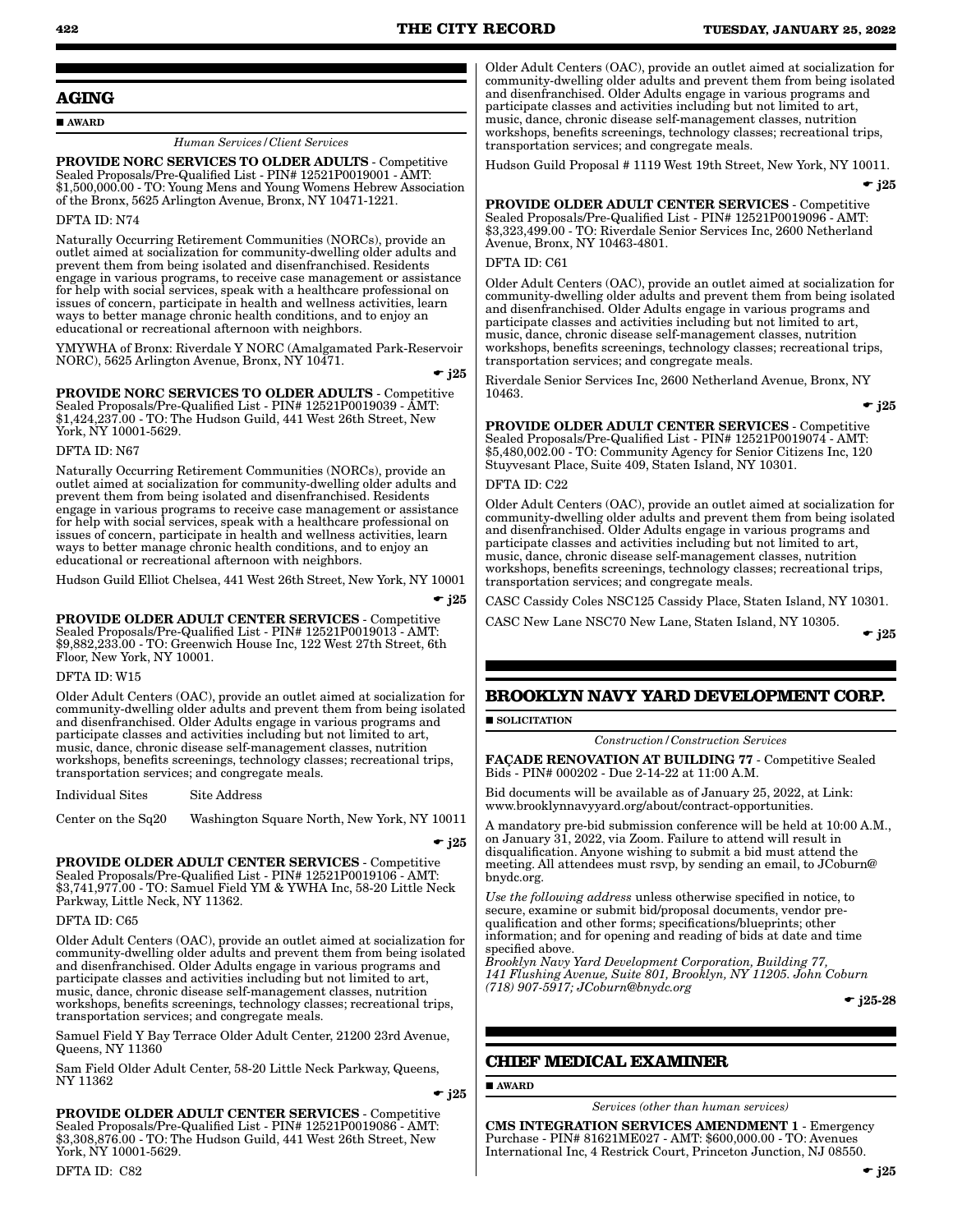LOGISTICAL SUPPORT SERVICES AMENDMENT 1 -

Emergency Purchase - PIN# 81621ME046 - AMT: \$1.00 - TO: Liuos Thinking Inc., PO Box 3245, Saratoga Springs, NY 12866-8005.  $\bullet$  j25

#### **COMPTROLLER**

#### **ACCOUNTANCY**

#### **VENDOR LIST**

*Services (other than human services)*

PREQUALIFIED LIST OF AUDITORS (CPA LIST) Pursuant to Section 3-10 (k) of the New York City Procurement Policy Board (PPB) Rules, the New York City Office of the Comptroller maintains a Pre- Qualified List of Auditors (CPA List). City agencies seeking to award an external auditing contract must solicit the services from firms that are on the CPA List.

To be considered for placement on the CPA List and to remain on the CPA List, your firm must:

- 1. Be registered with the New York State Education Department to practice in the State of New York, under your firm's current organizational status.
- 2. Have had a System or Engagement Peer Review (Peer Review) of your firm's auditing and accounting practice within the last three years and continue to have such peer reviews conducted every three years in accordance with American Institute of Certified Public Accountants (AICPA) Standards.

A firm must receive a pass rating or a pass with deficiencies rating to qualify. Applications to be considered for placement on the CPA List may be downloaded from the New York City Office of the Comptroller's website at https://comptroller.nyc.gov/services/for-businesses/prequalifiedcpa/become-aprequalified- cpa-firm/ Please email all required documentation along with the Accounting Firm Questionnaire to cpalist@ comptroller.nyc.gov If you have any questions or require any assistance, please email cpalist@comptroller.nyc.gov or call (212) 669-8280.

*Use the following address* unless otherwise specified in notice, to secure, examine or submit bid/proposal documents, vendor prequalification and other forms; specifications/blueprints; other information; and for opening and reading of bids at date and time specified above.

*Comptroller, 1 Centre Street, Room 200 South, New York, NY 10007. CPA LIST (212) 669-8280; cpalist@comptroller.nyc.gov*

j19-27

### **CORRECTION**

**AWARD** 

*Services (other than human services)*

STRATEGIC SUPPORT SERVICES FOR CRITICAL DEPARTMENT OF CORRECTIONS INITIATIVES - Emergency Purchase - PIN# 07222E0003001 - AMT: \$1,985,676.00 - TO: Gartner Inc, 56 Top Gallant Road, Stamford, CT 06904.

 $\bullet$  j25

#### **EDUCATION**

**CONTRACTS AND PURCHASING**

SOLICITATION

*Goods and Services*

#### REQUIREMENTS CONTRACT FOR AHERA MANAGEMENT PLAN AND LABORATORY SERVICES FOR ASBESTOS BULK SAMPLING AND ANALYSIS - Competitive Sealed Bids - PIN#B4575040 - Due 3-15-22 at 4:00 P.M.

For electronic bid submissions, please note the following procedures:

Bid submissions must be sent, via electronic mail ("The Bid Submission Email"), to DCPSubmissions@schools.nyc.gov (the "Bid Submission Email Address"). Bid Submissions sent to any other email address will be disregarded. The subject line of your Bid Submission Email must include the solicitation number and the name of the submitting vendor (e.g. B3409 – 12345 Corporation). Please attach the completed Request for Bids and the Bid Blank documents to the Bid Submission Email, as separate files. Please name the bid blank attachment "Bid Blank" and the completed Request for Bids attachment "RFB."

If the files accompanying your bid submission are too large to be transmitted as email attachments, please include in the first line of your Bid Submission Email, a link to a Microsoft OneDrive folder containing all of your bid-related documents. Please note that if you are using OneDrive, do not attach any documents to the Bid Submission Email. Further, please include a separate folder within your OneDrive folder, which includes the separate bid blank file. Please name this folder and the bid blank file "Bid Blank." The name of your OneDrive folder must match the subject line of your bid submission, and your OneDrive folder must not contain any files unrelated to the Bid Submission.

Guidance for first-time Microsoft One-Drive Users:

Microsoft OneDrive ("OneDrive"), is a file hosting and synchronization service operated by Microsoft as part of its web version of Microsoft Office. OneDrive allows users to grant access to files which are too large to transmit, via electronic mail, to other users. If you do not have Office 365, please take the following steps to gain access to a free version of OneDrive so that you can upload those bid submission documents which are too large to transmit via electronic mail: 1. Conduct an internet search for "Microsoft OneDrive;" 2. Navigate to the official Microsoft website and sign up for a free account; 3. Once you have created a folder for the solicitation whose name matches the subject line of your Bid Submission Email, upload the documents relevant to your bid submission in this folder. 4. Create a share link for this folder; 5. Be sure to check your share settings so that anyone receiving the link that you create will be able to open the link and access the files. If your share link permissions are restricted (e.g. to only your organization in Office 365), the DOE will not be able to view your solicitation documents. It is your responsibility to ensure that the link(s) you provide allows the DOE to view, download and/or open your documents; and 6. Include the link which you have created as the first line of your Bid Submission Email. The Bid opening will be conducted virtually via Microsoft Teams, on March 16, 2022, at 11:00 A.M. Bidders who have submitted their Bid Submission Email, by the Bid Submission Deadline, will receive a reply to their Bid Submission Email with a link to view be able to view a livestream of the Bid opening online. The Bid opening will also be recorded and posted on vimeo.com. A link to the video of the bid opening will be available on the first DOE website referenced below. Please continue to check the DOE website and/or Vendor Portal, for updates. https://infohub.nyced. org/vendors; https://www.finance360.org/vendor/vendorportal/.

Please note the following procedures: For hard copy (paper) bid submissions, please follow the below instructions:

Further to prior instructions regarding submissions of bids. In addition to electronic submission via email, Bidders may choose to hand deliver their bid packages to NYC DOE, at any time prior to the Bid Due Date/ Time. If you plan to submit a paper bid, you must provide notice by emailing, DCPSubmissions@schools.nyc.gov, including "Paper Submission Request for Solicitation # B4575" in the subject line, at least three (3) business days in advance of the anticipated date and time and place you or your agent plan to arrive, at 65 Court Street, Brooklyn, NY 11201, Room 1201, to drop off your bid. Bidders should include in their notification email the name of the person who will be delivering the bid or advise that the Bid Package will be arriving by messenger. Bidders who fail to provide advance notification of intent to hand-deliver a bid, risk not having anyone to receive the bid. Fed Ex, UPS, USPS or other common deliveries services will not be accepted.

To download, please go, to https://infohub.nyced.org/resources/vendors/ open-doe-solicitations/request-for-bids. If you cannot download, send an email, to vendorhotline@schools.nyc.gov, with the RFB number and title in the subject line.

For all questions related to this RFB, please email, tellis@schools.nyc. gov, with the RFB number and title in the subject line of your email. Description: Requirements contract for AHERA (Asbestos Hazard Emergency Response Act) Management Plan and Laboratory Services for Asbestos Bulk Sampling and Analysis.

There will be a virtual Pre-Bid Conference, on Thursday, February 3, 2022, at 2:30 P.M., On Microsoft Teams Live. The Attendees link to the virtual Pre-Bid Conference, is https://teams.microsoft.com/l/meetupjoin/19%3ameeting\_YzU2NWZhYzEtODM3YS00YTE4LWEzNjYtNDQ 1MzYxYTdlZDAw%40thread.v2/0?context=%7b%22Tid%22%3a%22184 92cb7-ef45-4561-8571-0c42e5f7ac07%22%2c%22Oid%22%3a%229bf731 ce-d8cd-46a6-b8f2-8a87826e712e%22%2c%22IsBroadcastMeeting%22 %3atrue%7d&btype=a&role=a

We recommend that bidders download the free Microsoft Teams Application to participate in the Teams Live Event in advance of the conference and attendees should plan to log in 5 minutes prior to the conference start time. Additional download information may be found in Section 2.2 of the RFB.

BID OPENS VIRTUALLY ON: March 16, 2022, at 11:00 A.M. Please see virtual link below.

https://teams.microsoft.com/l/meetup-join/19%3ameeting\_YTdmMjk0M mUtYWFmZi00MDdkLWFlNDktYmZkNDFlNDY5ZDUy%40thread.v2 /0?context=%7b%22Tid%22%3a%2218492cb7-ef45-4561-8571-0c42e5f7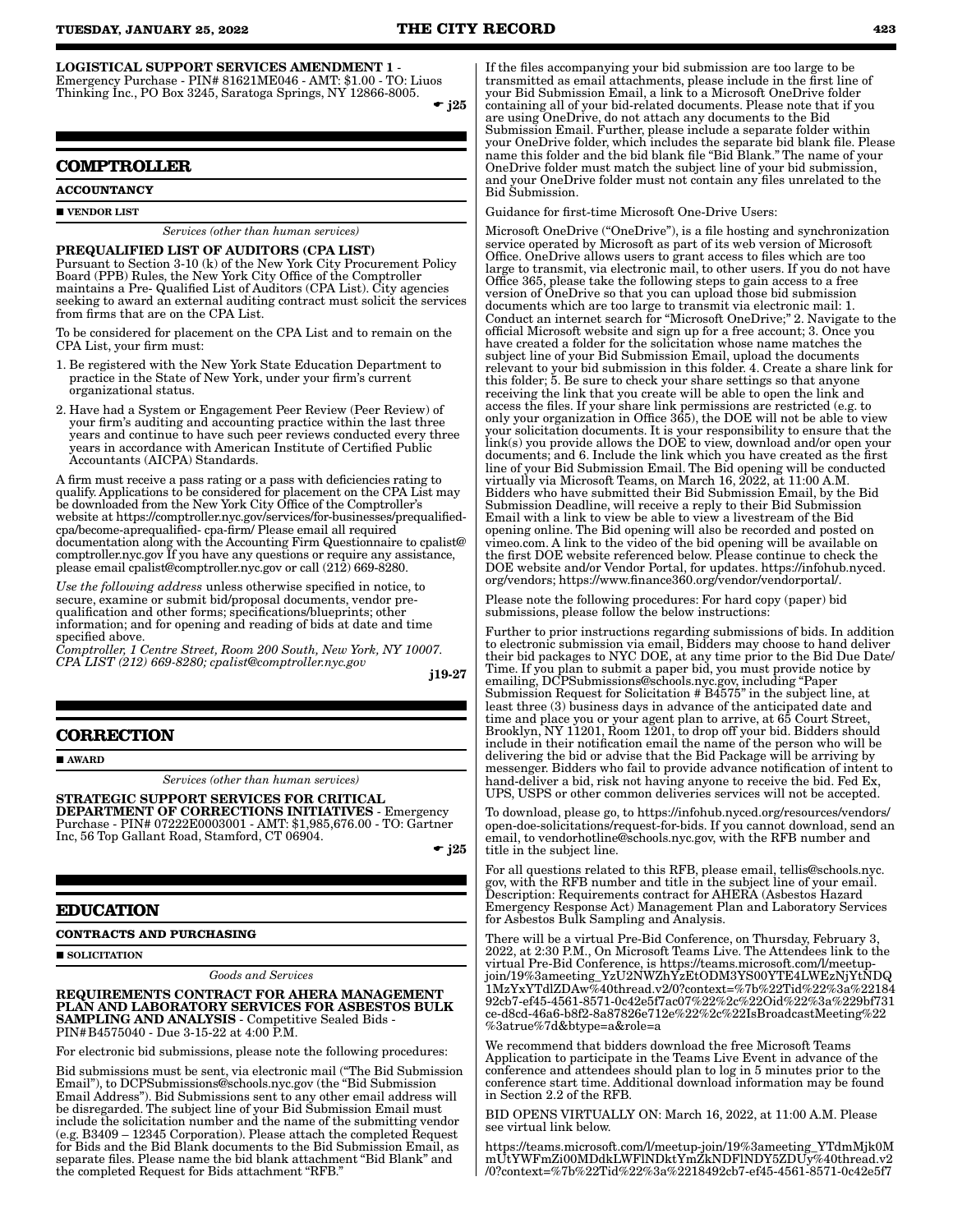ac07%22%2c%22Oid%22%3a%2299e628bf-f230-439b-a38c-770d5eb6bf df%22%2c%22IsBroadcastMeeting%22%3atrue%7d&btype=a&role=a

The New York City Department of Education (DOE) strives to give all businesses, including Minority and Women-Owned Business Enterprises (MWBEs), an equal opportunity to compete for DOE procurements. The DOE's mission is to provide equal access to procurement opportunities for all qualified vendors, including MWBEs, from all segments of the community. The DOE works to enhance the ability of MWBEs to compete for contracts. DOE is committed to ensuring that MWBEs fully participate in the procurement process.

*Use the following address* unless otherwise specified in notice, to secure, examine or submit bid/proposal documents, vendor prequalification and other forms; specifications/blueprints; other information; and for opening and reading of bids at date and time specified above.

*Education, 65 Court Street, Room 1201, Brooklyn, NY 11201. Vendor Hotline (718) 935-2300; vendorhotline@schools.nyc.gov*

 $\div$  i25

### **EMERGENCY MANAGEMENT**

#### **SPD**

 $\blacksquare$ INTENT TO AWARD

*Services (other than human services)*

SOCIAL MEDIA MONITORING SERVICES - REALTIME EVENT DETECTION SERVICES - Negotiated Acquisition - Other - PIN# 01722N0001 - Due 1-28-22 at 10:00 P.M.

Dataminr will provide the City with Realtime Event Detection, analysis, alerting and distribution services, in order to enhance the City's monitoring capability and to improve the effectiveness of the City's response to emergency conditions.

To avoid a gap in service, NYCEM is seeking the existing contractor to provide continued service to give us time to process a new Request For Proposal.

j21-28

### **ENVIRONMENTAL PROTECTION**

#### **ENGINEERING, DESIGN AND CONSTRUCTION**

**SOLICITATION** 

*Construction/Construction Services*

82621B0103-BEDC - WI-284 - RECONSTRUCTION OF PRIMARY TANKS, WARDS ISLAND WASTE WATER TREATMENT PLANT - Competitive Sealed Bids - PIN# 82621B0103 - Due 3-29-22 at 10:00 A.M.

WI-284: Reconstruction of Primary Tanks, Wards Island Waste Water Treatment Plant.

This Competitive Sealed Bid ("RFx), is being released through PASSPort, New York City's online procurement portal. Responses to this RFx should be submitted via PASSPort. To access the solicitation, vendors should visit the PASSPort Public Portal, at https://www1.nyc. gov/site/mocs/systems/about-go-to-passport.page, and click on the "Search Funding Opportunities in PASSPort" blue box. This will take you to the Public Portal of all procurements in the PASSPort system. To quickly locate the RFx, insert the EPIN 82621B0103, into the Keywords search field. If you need assistance submitting a response, please contact, help@mocs.nyc.gov. On the Response Due Date, at 10:00 A.M., please be advised that you will be required to submit a PAPER copy of the Bid Submission Form and the Bid Security, to NYC Department of Environmental Protection, 96-05 Horace Harding Expressway, 1st Floor, Low Rise, Flushing, NY 11373

Pre bid conference location - Virtual Meeting-Microsoft Team call in (audio only) +1 347-921-5612,,632045588#, https://teams.microsoft. com/l/meetup-join/19%3ameeting\_M2U5MTk5ODYtZWIzMy00MmQzL TgyNWQtYTc3YzI2YjVjMGZj%40thread.v2/0?context=%7b%22Tid%22 %3a%22f470a35f-0853-4633-aae3-ce4e8b5085a3%22%2c%22Oid Flushing, NY 11373. Mandatory: no Date/Time - 2022-2-01 10:00:00.

### **HOMELESS SERVICES**

### **(7470) CAPACITY, PLANNING AND DEVELOPMENT (CPD)**

**INTENT TO AWARD** 

### *Construction Related Services*

EAS SERVICES - Negotiated Acquisition - Other - PIN# 07121N0019 - Due 1-31-22 at 5:00 A.M.

The New York City Department of Homeless Services (DHS) is requesting an approval for a 12 month Negotiated Acquisition Extension in the amount of \$1,385,193.00 for the preparation of CEQR Environmental Assessment Statements (EAS) in connection with the Turning the Tide initiative to open ninety shelter facilities.

j21-28

### **HUMAN RESOURCES ADMINISTRATION**

**INTENT TO AWARD** 

*Human Services/Client Services*

#### HASA NAE FOR LANTERN NYNYIII PERMANENT

CONGREGATE - Negotiated Acquisition - Other - PIN#06922N0028 - Due 1-25-22 at 5:00 A.M.

The Human Resources Administration (HRA) HIV/AIDS Services Administration (HASA), is requesting the nine-month NAE, for a contract extension for NYNYIII Permanent Congregate Housing Provider the Lantern Community Services, Inc., to provide the continuity of Housing and Supportive Services for HRA clients (35 units).

An NAE with the incumbent vendor - Lantern Community Services, Inc., is needed to maintain the continuity of Housing and Supportive Services, for HRA clients. HRA has determined that there is a compelling need, because of the Agency's programmatic responsibilities until a new RFP is processed.

j18-25

BRONX - ON-CALL CASE MANAGEMENT NAE - Negotiated Acquisition - Other - PIN#06922N0023 - Due 1-25-22 at 5:00 A.M.

The New York City Department of Homeless Services (DHS), Emergency and Intervention Services (EIS), is requesting a Negotiated Acquisition Extension, for one (1) year in the amount of \$200,000.00. Catholic Charities will provide emergency and on-call case management services in the Borough of the Bronx, in the event of a major storm, electric outage or any other emergencies that may occur. The Contract Term will be from 8/1/2021 - 7/31/2022.

This NAE request is with the incumbent provider is needed to maintain the continuity of services until a new RFP is processed.

#### *Services (other than human services)*

06922Y0090-AIM ENTERPRISE MAINTENANCE AND SUPPORT-ASSETWORKS - Request for Information - PIN# 06922Y0090 - Due 1-27-22 at 2:00 P.M.

DSS/HRA request a Sole Source contract with AssetWorks LLC, to provide maintenance and support for the AiM Enterprise system, from 7/1/2018 to 6/30/2022. The AiM Enterprise system is a web-based application, configured to run on any device (desktop, laptop, tablet and PDA) with Internet browser capabilities. It contains enhanced reporting capabilities that greatly reduces the need for extensive programming\report writing knowledge. AiM Enterprise provides HRA's General Support Service Office with a facilities management, as well as a planning tool that has information "on-demand" and kept dynamic and real-time. AssetWorks LLC, is the single developer and only licensed distributor of the AiM™ Suite of product(s). AssetWorks does not distribute nor make available any of our product(s) and/or training or professional/implementation services to any third party or partner for the purpose of reselling or maintaining this product.

Any firm or organization which believes they can also provide this service is invited to respond to the RFI" 06922Y0090-AiM Enterprise Maintenance and Support-AssetWorks" on PASSPort. If you have any questions, please email"frazierjac@dss.nyc.gov", with the subject line " 06922Y0090-AiM Enterprise Maintenance and Support-AssetWorks ". Please indicate your interest by responding to the RFI EPIN: 06922Y0090 in PASSPort no later than January 27, 2022, 2:00 P.M.

j18-25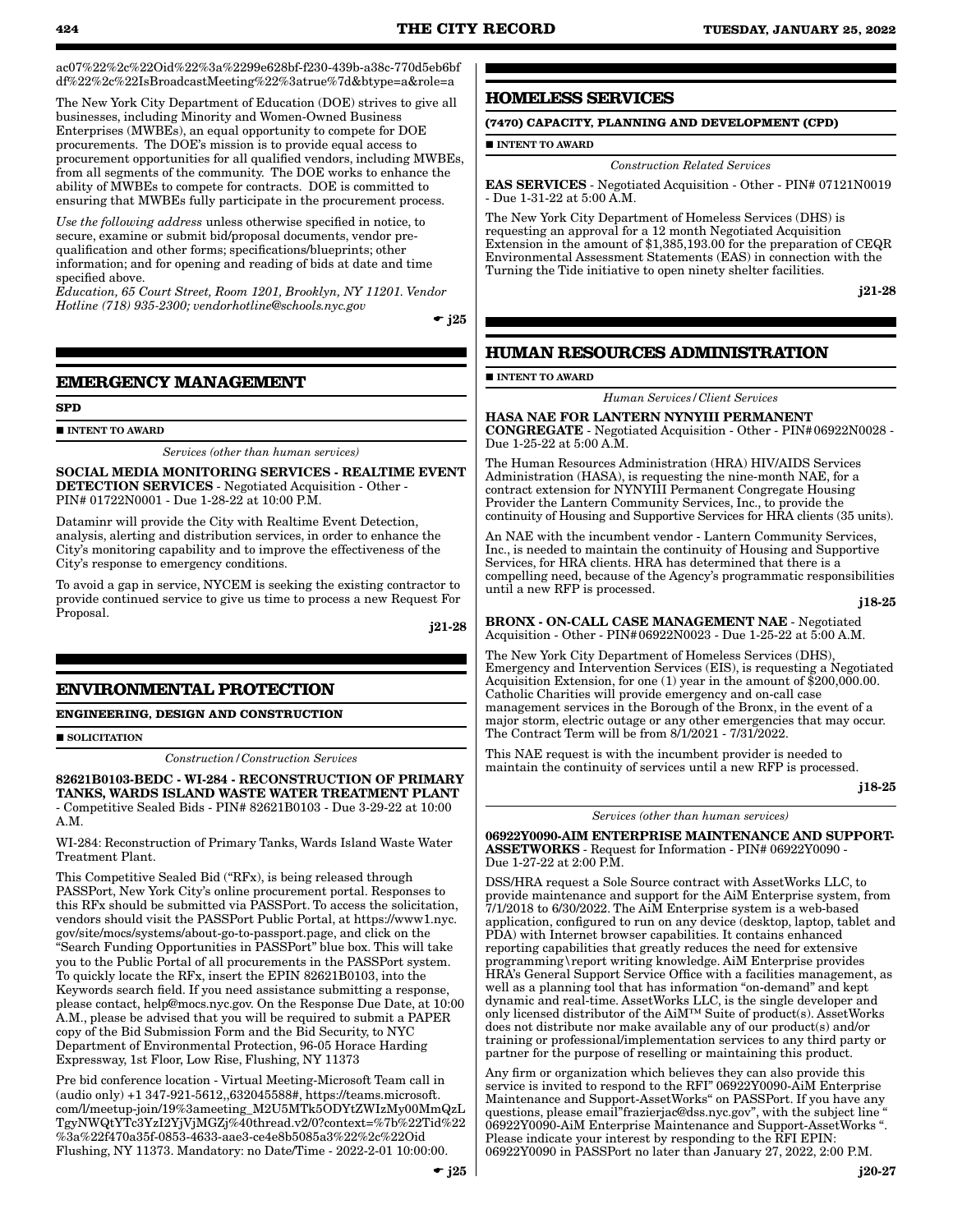### **INFORMATION TECHNOLOGY AND TELECOMMUNICATIONS**

**AWARD** 

*Services (other than human services)*

CLOSED CAPTIONING SERVICES - MOME RENEWAL #2 - Renewal - PIN# 85818B8194KXLR002 - AMT: \$124,994.00 - TO: VITAC, 8300 East Maplewood Avenue, Greenwood Village, CO 80111.

 $\bullet$  j25

 $\blacksquare$ INTENT TO AWARD

*Services (other than human services)*

#### MOCTO/OMB PROJECT WITH GSA/18F - AGILE DIGITAL PRODUCT DEVELOPMENT AND PROJECT DE-RISKING

- Government to Government - PIN#85822T0002 - Due 1-26-22 at 2:00 P.M.

Pursuant to Section 3-13(d) of the Procurement Policy Board Rules (PPB), The Department of Information Technology and Telecommunications (DoITT), on behalf of the Mayor's Office of the CTO (MOCTO), intends to enter into a Government to Government Contract, with GSA/18F, for agile digital product development and project de-risking, to work on an upcoming digital SWAT Team project, with MOCTO staff.

j18-25

#### **PARKS AND RECREATION**

#### **REVENUE AND CONCESSIONS**

**SOLICITATION** 

*Services (other than human services)*

ORCHARD BEACH MERCHANDISE RFB - Competitive Sealed Bids - PIN# X39-CSV2022 - Due 2-18-22 at 11:00 A.M.

In accordance with Section 1-13 of the Concession Rules of the City of New York, the New York City Department of Parks and Recreation ("Parks") is issuing, as of the date of this notice, a Request for Bids ("RFB") For the Operation of Three (3) Beach Equipment Rental and Merchandise Carts at Orchard Beach, Pelham Bay Park There will be a recommended remote proposer meeting on Thursday, January 27, 2022 at 11:00 P.M. If you are considering responding to this RFB, please make every effort to attend this recommended remote proposer meeting. All bids submitted in response to this RFB must be submitted no later than Friday, February 18, 2022 at 11:00 A.M. Hard copies of the RFB can be obtained at no cost, commencing January 27, 2022, through February 18, 2022 by contacting Angel Williams, Senior Project Manager at (212) 360-3495 or at Angel. Williams@parks.nyc.gov.

The RFB is also available for download, on January 27, 2022, through February 18, 2022, on Parks' website. To download the RFB, visit http:// www.nyc.gov/parks/businessopportunities and click on the "Concessions Opportunities at Parks" link. Once you have logged in, click on the "download" link that appears adjacent to the RFB's description. For more information or if you cannot attend the remote Bidder meeting, prospective Bidders may contact Angel Williams, Senior Project Manager, at (212) 360-3495 or at Angel.williams@parks.nyc.gov.

TELECOMMUNICATION DEVICE FOR THE DEAF (TDD) 212-504- 4115.

*Use the following address* unless otherwise specified in notice, to secure, examine or submit bid/proposal documents, vendor prequalification and other forms; specifications/blueprints; other information; and for opening and reading of bids at date and time specified above.

*Parks and Recreation, The Arsenal, Central Park, 830 Fifth Avenue, Room 407, New York, NY 10065. Angel Williams (212) 360-3495; angel.williams@parks.nyc.gov*

j21-f3

#### **TRANSPORTATION**

AWARD

*Construction/Construction Services*

MAINTAIN & OPERATE RED LIGHT CAMERA/BUS LANE CAMERA SYSTEM - Renewal - PIN# 84114P8236KXLR001 - AMT: \$367,163,436.00 - TO: American Traffic Solutions, Inc., 1150 North Alma School Road, Mesa, AZ 85201.

Maintain and Operate Red Light Camera/Bus Lane Camera System, Citywide.

 $\div$  j25

### **CONTRACT AWARD HEARINGS**

**NOTE: LOCATION(S) ARE ACCESSIBLE TO INDIVIDUALS USING WHEELCHAIRS OR OTHER MOBILITY DEVICES. FOR FURTHER INFORMATION ON ACCESSIBILITY OR TO MAKE A REQUEST FOR ACCOMMODATIONS, SUCH AS SIGN LANGUAGE INTERPRETATION SERVICES, PLEASE CONTACT THE MAYOR'S OFFICE OF CONTRACT SERVICES (MOCS) VIA E-MAIL AT DISABILITYAFFAIRS@MOCS.NYC.GOV OR VIA PHONE AT (212) 788-0010. ANY PERSON REQUIRING REASONABLE ACCOMMODATION FOR THE PUBLIC HEARING SHOULD CONTACT MOCS AT LEAST THREE (3) BUSINESS DAYS IN ADVANCE OF THE HEARING TO ENSURE AVAILABILITY.** 3

### **ADMINISTRATION FOR CHILDREN'S SERVICES**

**PUBLIC HEARINGS** 

NOTICE IS HEREBY GIVEN that a Public Hearing will be held on Friday, February 4, 2022 commencing at 10:00 A.M. on the following contract:

IN THE MATTER OF one (1) proposed contract between the Administration for Children's Services and Corporate Transportation Group, located at 335 Bond Street, Brooklyn, NY 11231, EPIN: 06822N0004001, in the amount of \$977,220.30. The proposed contract is for Pay per Shift (BASIC) Car Services with a term of January 1, 2022 to June 30, 2022.

The proposed contractor has been selected by means of the Negotiated Acquisition Extension procurement method, pursuant to Section 3-04 (b)(2)(iii) of the Procurement Policy Board Rules.

In order to access the Public Hearing or to testify, please join the public hearing WebEx call by calling 1-646-992-2010 (New York), 1-408-418-9388 (outside of NY), Meeting ID: 2340 398 3610, no later than 9:50 A.M., on the date of the hearing. If you require further accommodations, please contact Mr. Olugbenga Ajala, at olugbenga.ajala@acs.nyc.gov, no later than three business days before the hearing date.

NOTICE IS HEREBY GIVEN that a Public Hearing will be held on Friday, February 4, 2022, commencing at 10:00 A.M. on the following contract:

IN THE MATTER OF one (1) proposed contract between the Administration for Children's Services and Corporate Transportation Group, located at 335 Bond Street, Brooklyn, NY 11231, EPIN: 06822N0005001, in the amount of \$2,455,356.75. The proposed contract is for Pay per Shift (AVL) Car Services with a term of January 1, 2022 to June 30, 2022.

The proposed contractor has been selected by means of the Negotiated Acquisition Extension procurement method, pursuant to Section 3-04 (b)(2)(iii) of the Procurement Policy Board Rules.

In order to access the Public Hearing or to testify, please join the public hearing WebEx call by calling 1-646-992-2010 (New York), 1-408-418- 9388 (outside of NY), Meeting ID: 2340 398 3610, no later than 9:50 A.M., on the date of the hearing. If you require further accommodations, please contact Mr. Olugbenga Ajala, at olugbenga.ajala@acs.nyc.gov, no later than three business days before the hearing date.

 $\bullet$  j25

NOTICE IS HEREBY GIVEN that a Public Hearing will be held on Friday, February 4, 2022 commencing at 10:00 A.M. on the following contract:

IN THE MATTER OF one (1) proposed contract between the Administration for Children's Services and Corporate Transportation Group, located at 335 Bond Street, Brooklyn, NY 11231,

 $-$  j25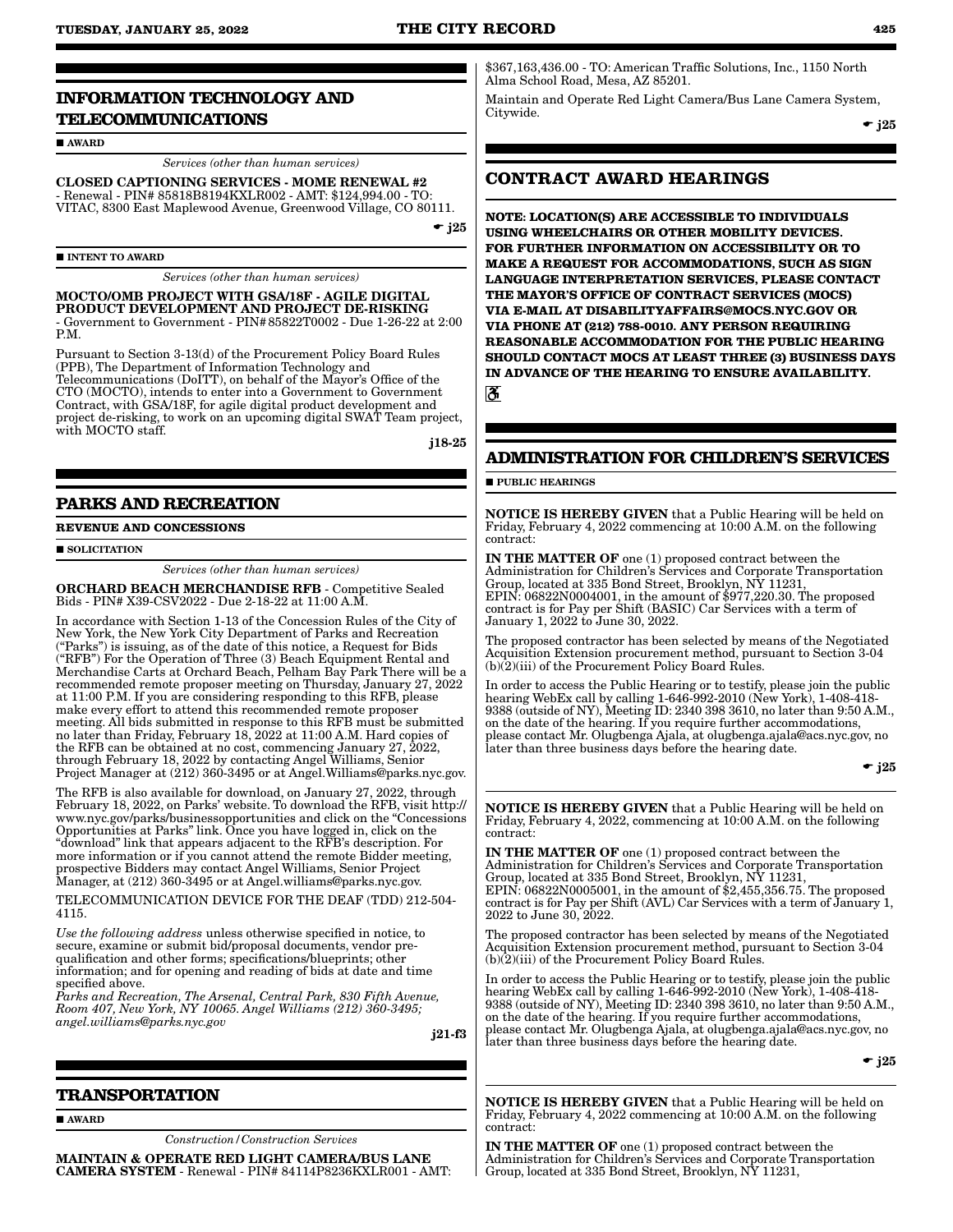EPIN: 06822N0006001, in the amount of \$1,913,292.70. The proposed contract is for Pay per Hour Car Services with a term of January 1, 2022 to June 30, 2022.

The proposed contractor has been selected by means of the Negotiated Acquisition Extension procurement method, pursuant to Section 3-04 (b)(2)(iii) of the Procurement Policy Board Rules.

In order to access the Public Hearing or to testify, please join the public hearing WebEx call by calling 1-646-992-2010 (New York), 1-408-418- 9388 (outside of NY), Meeting ID: 2340 398 3610, no later than 9:50 A.M., on the date of the hearing. If you require further accommodations, please contact Mr. Olugbenga Ajala at olugbenga.ajala@acs.nyc.gov, no later than three business days before the hearing date.

 $\div$  i25

### **ENVIRONMENTAL PROTECTION**

**PUBLIC HEARINGS** 

NOTICE IS HEREBY GIVEN that a Public Hearing will be held by the Department of Environmental Protection via conference call on February 9, 2022 commencing at 10:00 A.M. on the following:

IN THE MATTER OF a proposed Purchase Order/Contract between the Department of Environmental Protection and South Atlantic Marine Services Inc., located at 342 Cold Spring Road, Syosset, NY 11791 for Lubricating Oil. The Contract term shall be two calendar years from the date of the written notice to proceed. The Contract amount shall be \$500,000.00. Location: 59-17 Junction Blvd, Flushing, NY 11373 PIN#2030180X.

The Vendor was selected by MWBE Noncompetitive Small Purchase, pursuant to Section  $3-08(c)(1)(iv)$  of the PPB Rules.

In order to access the Public Hearing and testify, please call 1-347-921- 5612, Access Code: 298949771# no later than 9:55 AM. If you need further accommodations, please let us know at least five business days in advance of the Public Hearing via email, at noahs@dep.nyc.gov.

Pursuant to Section 2-11(c)(3) of the Procurement Policy Board Rules, if DEP does not receive, by February 1, 2022, from any individual a written request to speak at this hearing, then DEP need not conduct this hearing. Requests should be made to Mr. Noah Shieh via email, at noahs@dep.nyc.gov.

 $\bullet$  j25

NOTICE IS HEREBY GIVEN that a Public Hearing will be held by the Department of Environmental Protection via conference call on February 9, 2022 commencing at 10:00 A.M. on the following:

IN THE MATTER OF a proposed Purchase Order/Contract between the Department of Environmental Protection and Deca Construction Supply Inc., located at 725 River Road, Suite 204, Edgewater, NJ 07020 for Radiodetection Pipe and Cable locators. The Contract term shall be one calendar year from the date of the written notice to proceed. The Contract amount shall be \$118,559.64. Location: 59-17 Junction Blvd, Flushing, NY 11373 PIN#2001020X.

The Vendor was selected by MWBE Noncompetitive Small Purchase, pursuant to Section  $3-08(c)(1)(iv)$  of the PPB Rules.

In order to access the Public Hearing and testify, please call 1-347-921- 5612, Access Code: 602415885# no later than 9:55 A.M. If you need further accommodations, please let us know at least five business days in advance of the Public Hearing via email, at noahs@dep.nyc.gov.

Pursuant to Section 2-11(c)(3) of the Procurement Policy Board Rules, if DEP does not receive, by February 1, 2022, from any individual a written request to speak at this hearing, then DEP need not conduct this hearing. Requests should be made to Mr. Noah Shieh via email, at noahs@dep.nyc.gov.

 $\div$  j25

### **PROBATION**

**PUBLIC HEARINGS** 

NOTICE IS HEREBY GIVEN that a Contract Award Hearing will be held by the Department of Probation, Friday February 4, 2022 commencing at 10:00 A.M. on the following item:

IN THE MATTER OF the proposed contract between the Department of Probation and the contractor listed below, to provide the PEAK

Centers Program. The term shall be from October 1, 2021 through September 30, 2022 and shall contain no option to renew.

Contractor: Center for Alternative Sentencing and Employment Services, Inc.

Address: 151 Lawrence Street, 3rd Floor, Brooklyn, New York 11201 EPIN: 78122R0008001 Amount: \$ 791,846.35

The proposed contractor will be awarded as a Required/Authorized Source, pursuant to Section 1-02(d)(2) of the Procurement Policy Board Rules.

Summary drafts of the contracts' scope, specifications and terms and conditions will be available for public inspection from January 24, 2022 to February 4, 2022 by contacting Eileen Parfrey-Smith, acco@ probation.nyc.gov.

Anyone who wishes to speak at this public hearing should request to do so in writing. The written request must be received by the Agency within 5 business days after publication of this notice. Written requests to speak should be sent to Ms. Eileen Parfrey-Smith, Agency Chief Contracting Officer, acco@probation.nyc.gov.

In order to access the Public Hearing and testify, please call 1-646-992- 2010, Access Code: 2338 712 4957 no later than 9:55 AM. If you need further accommodations, please let us know at least five business days in advance of the Public Hearing via e-mail at acco@probation.nyc.gov.

 $\bullet$  i25

## **SPECIAL MATERIALS**

### **COMPTROLLER**

**NOTICE** 

 $\overline{D}$ 

NOTICE OF ADVANCE PAYMENT OF AWARDS, PURSUANT TO THE STATUTES IN SUCH cases made and provided, notice is hereby given that the Comptroller of the City of New York, will be ready to pay, at 1 Centre Street, Room 29, New York, NY 10007, on 1/26/2022, to the person or persons legally entitled an amount as certified to the Comptroller by the Corporation Counsel on damage parcels, as follows:

| Damage     |       |            |
|------------|-------|------------|
| Parcel No. | Block | Lot        |
| 13, 14, 15 | 146   | 34, 35, 36 |

Acquired in the proceeding entitled: EMAN Realty Corp., subject to any liens and encumbrances of record on such property. The amount advanced shall cease to bear interest on the specified date above.

> BRAD S. LANDER Comptroller

j11-25

### **HEALTH AND MENTAL HYGIENE**

**NOTICE** 

The New York City Department of Health and Mental Hygiene re-procuring NYC Well to build on the success of this service since its initial procurement in 2016, with additional investments to support program growth and enhancements. The contractor(s) will be expected to partner with DOHMH to develop and implement a plan to seamlessly transition the current NYC Well contractor to any newly awarded contractor(s).

NYC Well will continue providing a simple way for New Yorkers to call, text and chat, 24-hours a day, 365 days a year, to receive behavioral health crisis counseling, suicide prevention, emotional and peer support, as well information and referral to ongoing behavioral health care and services that address the social determinants of behavioral health (all calls, text, chats will henceforth be referred to as "contacts"). In addition to offering chat via their website, 988/NYC Well's website will offer a selection of behavioral health and wellness applications and self-service features for the services outlined in this document.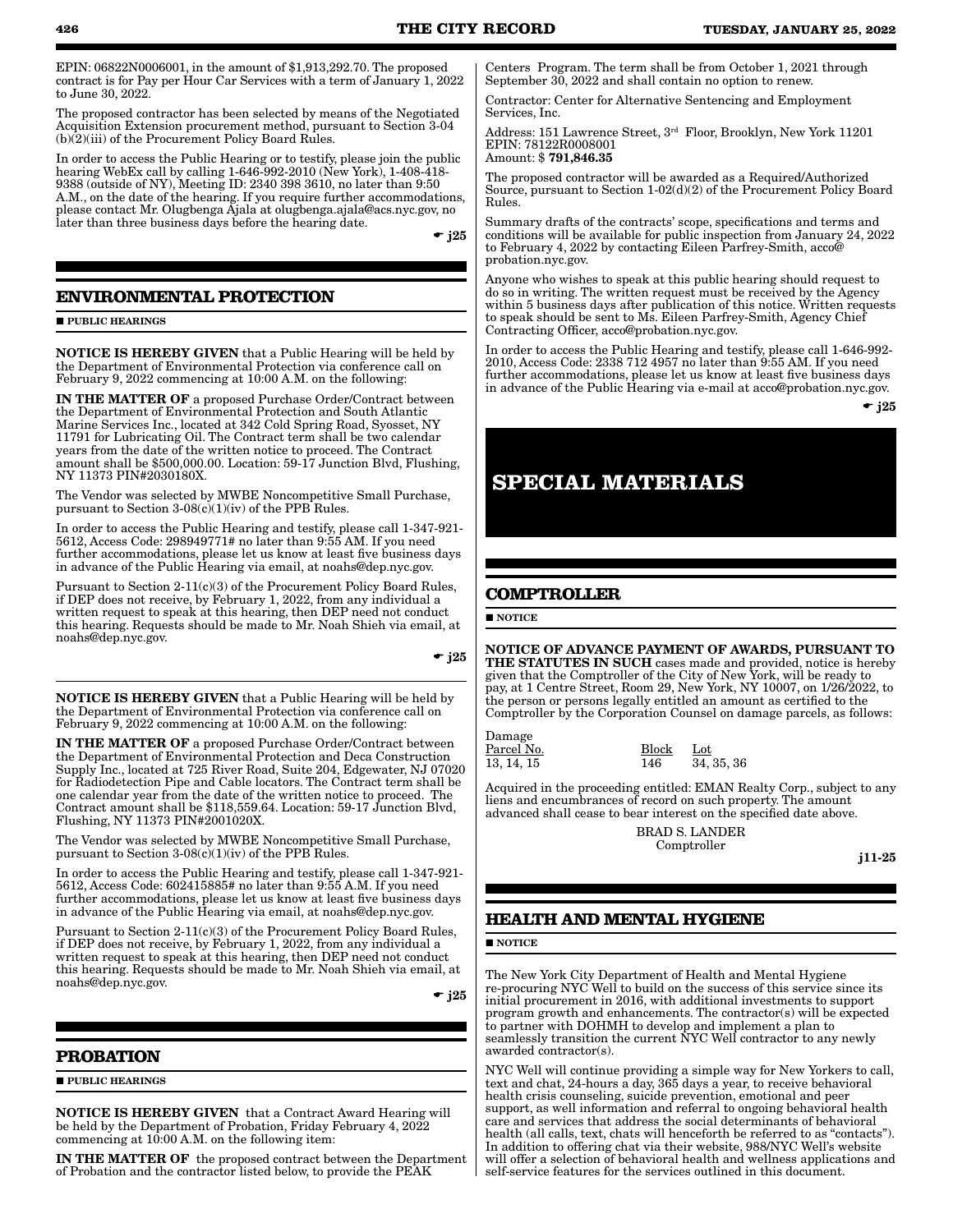The Concept Paper will be posted on PASSPort, https://passport. cityofnewyork.us/page.aspx/en/rfp/request\_browse\_public, from January 31, 2022 through March 17, 2022. DOHMH invites written comments submitted to, RFP@health.nyc.gov, through the end of the posting period. Indicate "NYC Well Concept Paper" in the subject line.

j24-28

to Present

### **HOUSING PRESERVATION AND DEVELOPMENT**

**NOTICE** 

#### REQUEST FOR COMMENT REGARDING AN APPLICATION FOR A CERTIFICATION OF NO HARASSMENT

Notice Date: January 18, 2022

Manhattan

Occupants, Former Occupants, and Other Interested **Parties** 

| <b>Property: Address</b> |                   | <b>Application #</b> | <b>Inquiry Period</b> |
|--------------------------|-------------------|----------------------|-----------------------|
|                          | $659~9th$ Avenue, | 115/2021             | December 30, 2007     |

### Authority: Special Clinton District, Zoning Resolution §96-110

Before the Department of Buildings can issue a permit for the alteration or demolition of a multiple dwelling in certain areas designated in the Zoning Resolution, the owner must obtain a "Certification of No Harassment" from the Department of Housing Preservation and Development ("HPD") stating that there has not been harassment of the building's lawful occupants during a specified time period. Harassment is conduct by an owner that is intended to cause, or does cause, residents to leave or otherwise surrender any of their legal occupancy rights. It can include, but is not limited to, failure to provide essential services (such as heat, water, gas, or electricity), illegally locking out building residents, starting frivolous lawsuits, and using threats or physical force.

The owner of the building identified above has applied for a Certification of No Harassment. If you have any comments or evidence of harassment at this building, please notify HPD, at CONH Unit, 100 Gold Street, 6th Floor, New York, NY 10038, by letter postmarked not later than 30 days from the date of this notice or by an in-person statement made within the same period. To schedule an appointment for an in-person statement, please call (212) 863-5277 or  $(212)$  863-8211.

*For the decision on the Certification of No Harassment Final Determination, please visit our website, at www.hpd.nyc.gov, or call (212) 863-8266.*

#### PETICIÓN DE COMENTARIO SOBRE UNA SOLICITUD PARA UN CERTIFICACIÓN DE NO ACOSO

Fecha de notificacion: January 18, 2022

Para: Inquilinos, Inquilinos Anteriores, y Otras Personas Interesadas

| <b>Propiedad:</b>               | Dirección: | Solicitud #: | Período de<br>consulta:         |
|---------------------------------|------------|--------------|---------------------------------|
| $659\;9th$ Avenue.<br>Manhattan |            | 115/2021     | December 30, 2007<br>to Present |

#### Autoridad: Special Clinton District District, Zoning Resolution Código Administrativo §96-110

Antes de que el Departamento de Edificios pueda conceder un permiso para la alteración o demolición de una vivienda múltiple de ocupación de cuartos individuales, el propietario debe obtener una "Certificación de No Acoso" del Departamento de Preservación y Desarrollo de la Vivienda ("HPD") que indique que tiene no haber sido hostigado a los ocupantes legales del edificio durante un período de tiempo especificado. El acoso es una conducta por parte de un dueño de edificio que pretende causar, o causa, que los residentes se vayan o renuncien a cualquiera de sus derechos legales de ocupación. Puede incluir, entre otros, no proporcionar servicios esenciales (como calefacción, agua, gas o electricidad), bloquear ilegalmente a los residentes del edificio, iniciar demandas frívolas y utilizar amenazas o fuerza física.

El dueño del edificio identificado anteriormente ha solicitado una Certificación de No Acoso. Si tiene algún comentario o evidencia de acoso en este edificio, notifique a HPD al CONH Unit, 100 Gold Street, 6th Floor, New York, NY 10038 por carta con matasellos no mas tarde

que 30 días después de la fecha de este aviso o por una declaración en persona realizada dentro del mismo período. Para hacer una cita para una declaración en persona, llame al (212) 863-5277 o (212) 863-8211.

Para conocer la decisión final sobre la Certificación de No Acoso, visite nuestra pagina web en *www.hpd.nyc.gov o llame al (212) 863-8266.*

j18-26

#### REQUEST FOR COMMENT REGARDING AN APPLICATION FOR A CERTIFICATION OF NO HARASSMENT

Notice Date: January 18, 2022

To: Occupants, Former Occupants, and Other Interested Parties

| 11 West 119th Street,<br>Manhattan     | 99/2021  | December 13, 2019<br>to Present |
|----------------------------------------|----------|---------------------------------|
| 69 West 119th Street,<br>Manhattan     | 111/2021 | December 15, 2019<br>to Present |
| 497 Madison Street,<br><b>Brooklyn</b> | 112/2021 | December 16, 2019<br>to Present |
| 152 West 73rd Street,<br>Manhattan     | 113/2021 | December 30, 2019<br>to Present |
| 517 West 158th Street,<br>Manhattan    | 114/2021 | December 30, 2019<br>to Present |
| 424 West 147th Street,<br>Manhattan    | 117/2021 | December 30, 2019<br>to Present |

Authority: SRO, Administrative Code §27-2093

Before the Department of Buildings can issue a permit for the alteration or demolition of a single room occupancy multiple dwelling, the owner must obtain a "Certification of No Harassment" from the Department of Housing Preservation and Development ("HPD") stating that there has not been harassment of the building's lawful occupants during a specified time period. Harassment is conduct by an owner that is intended to cause, or does cause, residents to leave or otherwise surrender any of their legal occupancy rights. It can include, but is not limited to, failure to provide essential services (such as heat, water, gas, or electricity), illegally locking out building residents, starting frivolous lawsuits, and using threats or physical force.

The owner of the building identified above has applied for a Certification of No Harassment. If you have any comments or evidence of harassment at this building, please notify HPD, at CONH<br>Unit, 100 Gold Street, 6<sup>th</sup> Floor, New York, NY 10038, by letter postmarked not later than 30 days from the date of this notice or by an in-person statement made within the same period. To schedule an appointment for an in-person statement, please call (212) 863-5277 or (212) 863-8211.

*For the decision on the Certification of No Harassment Final Determination, please visit our website, at www.hpd.nyc.gov, or call (212) 863-8266.*

#### PETICIÓN DE COMENTARIO SOBRE UNA SOLICITUD PARA UN CERTIFICACIÓN DE NO ACOSO

Fecha de notificacion: January 18, 2022

Para: Inquilinos, Inquilinos Anteriores, y Otras Personas Interesadas

| Propiedad: | Dirección:             | Solicitud #: | Período de        |
|------------|------------------------|--------------|-------------------|
|            |                        |              | consulta:         |
|            | 11 West 119th Street,  | 99/2021      | December 13, 2019 |
| Manhattan  |                        |              | to Present        |
|            | 69 West 119th Street,  | 111/2021     | December 15, 2019 |
| Manhattan  |                        |              | to Present        |
|            | 497 Madison Street,    | 112/2021     | December 16, 2019 |
| Brooklyn   |                        |              | to Present        |
|            | 152 West 73rd Street,  | 113/2021     | December 30, 2019 |
| Manhattan  |                        |              | to Present        |
|            | 517 West 158th Street, | 114/2021     | December 30, 2019 |
| Manhattan  |                        |              | to Present        |
|            | 424 West 147th Street, | 117/2021     | December 30, 2019 |
| Manhattan  |                        |              | to Present        |

#### Autoridad: SRO, Código Administrativo §27-2093

Antes de que el Departamento de Edificios pueda conceder un permiso para la alteración o demolición de una vivienda múltiple de ocupación de cuartos individuales, el propietario debe obtener una "Certificación de No Acoso" del Departamento de Preservación y Desarrollo de la Vivienda ("HPD") que indique que tiene no haber sido hostigado